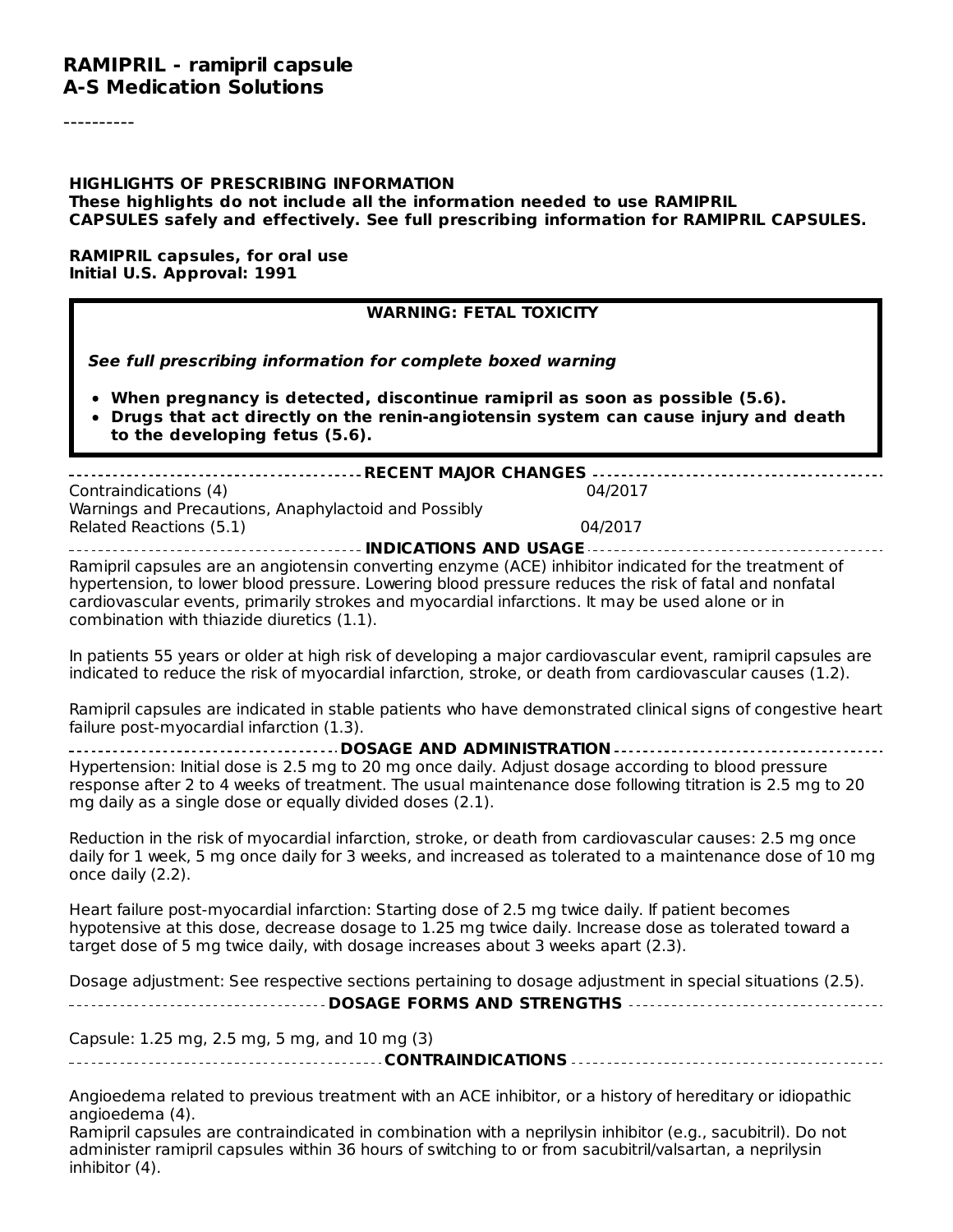| -------------------------- WARNINGS AND PRECAUTIONS ----------------------------------<br>Angioedema, increased risk in patients with a prior history (5.1)<br>Hypotension and hyperkalemia (5.5, 5.8)<br>Renal impairment: monitor renal function during therapy (5.3)<br>Avoid concomitant use of an ACE inhibitor and angiotensin blocker (5.7)<br>Rare cholestatic jaundice and hepatic failure (5.2)<br>Rare neutropenia and agranulocytosis (5.4) |
|---------------------------------------------------------------------------------------------------------------------------------------------------------------------------------------------------------------------------------------------------------------------------------------------------------------------------------------------------------------------------------------------------------------------------------------------------------|
|                                                                                                                                                                                                                                                                                                                                                                                                                                                         |
| The most common adverse reactions in patients with hypertension included headache, dizziness, fatigue,<br>and cough $(6.1)$ .                                                                                                                                                                                                                                                                                                                           |
| To report SUSPECTED ADVERSE REACTIONS, contact Aurobindo Pharma USA, Inc. at 1-866-<br>850-2876 or FDA at 1-800-FDA-1088 or www.fda.gov/medwatch.                                                                                                                                                                                                                                                                                                       |
|                                                                                                                                                                                                                                                                                                                                                                                                                                                         |
| Diuretics: Possibility of excessive hypotension (7.1).<br>Lithium: Use with caution (7.4).                                                                                                                                                                                                                                                                                                                                                              |
| Gold: Nitritoid reactions have been reported (7.5).                                                                                                                                                                                                                                                                                                                                                                                                     |
| NSAIDs use may lead to increased risk of renal impairment and loss of antihypertensive effect (7.6).                                                                                                                                                                                                                                                                                                                                                    |
| mTOR inhibitor or neprilysin inhibitor use may increase angioedema risk (7.7).                                                                                                                                                                                                                                                                                                                                                                          |
| Pregnancy: Discontinue drug if pregnancy is detected (5.6, 8.1).                                                                                                                                                                                                                                                                                                                                                                                        |
| Nursing mothers: Ramipril use is not recommended in nursing mothers (8.3).                                                                                                                                                                                                                                                                                                                                                                              |
|                                                                                                                                                                                                                                                                                                                                                                                                                                                         |

#### **See 17 for PATIENT COUNSELING INFORMATION.**

**Revised: 8/2021**

### **FULL PRESCRIBING INFORMATION: CONTENTS\* WARNING: FETAL TOXICITY**

#### **1 INDICATIONS AND USAGE**

1.1 Hypertension

1.2 Reduction in the Risk of Myocardial Infarction, Stroke, and Death from

Cardiovascular Causes

1.3 Heart Failure Post-Myocardial Infarction

#### **2 DOSAGE AND ADMINISTRATION**

2.1 Hypertension

2.2 Reduction in Risk of Myocardial Infarction, Stroke, and Death from Cardiovascular Causes

- 2.3 Heart Failure Post-Myocardial Infarction
- 2.4 General Dosing Information
- 2.5 Dosage Adjustment

#### **3 DOSAGE FORMS AND STRENGTHS**

#### **4 CONTRAINDICATIONS**

### **5 WARNINGS AND PRECAUTIONS**

- 5.1 Anaphylactoid and Possibly Related Reactions
- 5.2 Hepatic Failure and Impaired Liver Function
- 5.3 Renal Impairment
- 5.4 Neutropenia and Agranulocytosis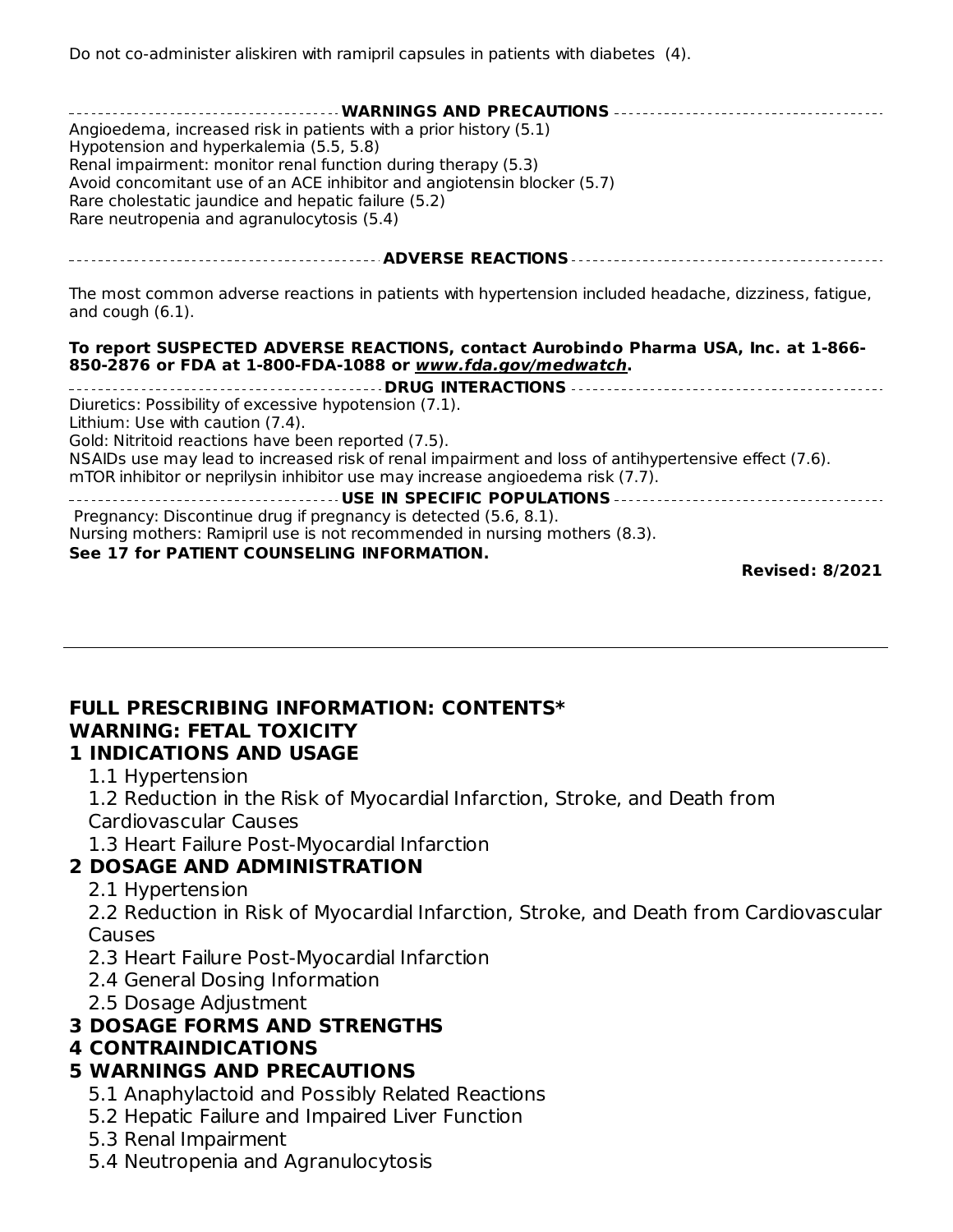- 5.5 Hypotension
- 5.6 Fetal Toxicity
- 5.7 Dual Blockade of the Renin-Angiotensin System
- 5.8 Hyperkalemia
- 5.9 Cough

# **6 ADVERSE REACTIONS**

- 6.1 Clinical Trials Experience
- 6.2 Post-Marketing Experience
- 6.3 Clinical Laboratory Test Findings

# **7 DRUG INTERACTIONS**

- 7.1 Diuretics
- 7.2 Agents Increasing Serum Potassium
- 7.3 Other Agents Affecting RAS
- 7.4 Lithium
- 7.5 Gold

7.6 Non-Steroidal Anti-Inflammatory Agents including Selective Cyclooxygenase-2 Inhibitors (COX-2 Inhibitors)

7.7 mTOR Inhibitors or Other Drugs Known to Cause Angioedema

# **8 USE IN SPECIFIC POPULATIONS**

- 8.1 Pregnancy
- 8.3 Nursing Mothers
- 8.4 Pediatric Use
- 8.5 Geriatric Use
- 8.6 Renal Impairment

# **10 OVERDOSAGE**

### **11 DESCRIPTION**

### **12 CLINICAL PHARMACOLOGY**

- 12.1 Mechanism of Action
- 12.2 Pharmacodynamics
- 12.3 Pharmacokinetics

### **13 NONCLINICAL TOXICOLOGY**

13.1 Carcinogenesis, Mutagenesis, Impairment of Fertility

### **14 CLINICAL STUDIES**

14.1 Hypertension

14.2 Reduction in Risk of Myocardial Infarction, Stroke, and Death from

Cardiovascular Causes

14.3 Heart Failure Post-Myocardial Infarction

### **16 HOW SUPPLIED/STORAGE AND HANDLING**

### **17 PATIENT COUNSELING INFORMATION**

\* Sections or subsections omitted from the full prescribing information are not listed.

### **FULL PRESCRIBING INFORMATION**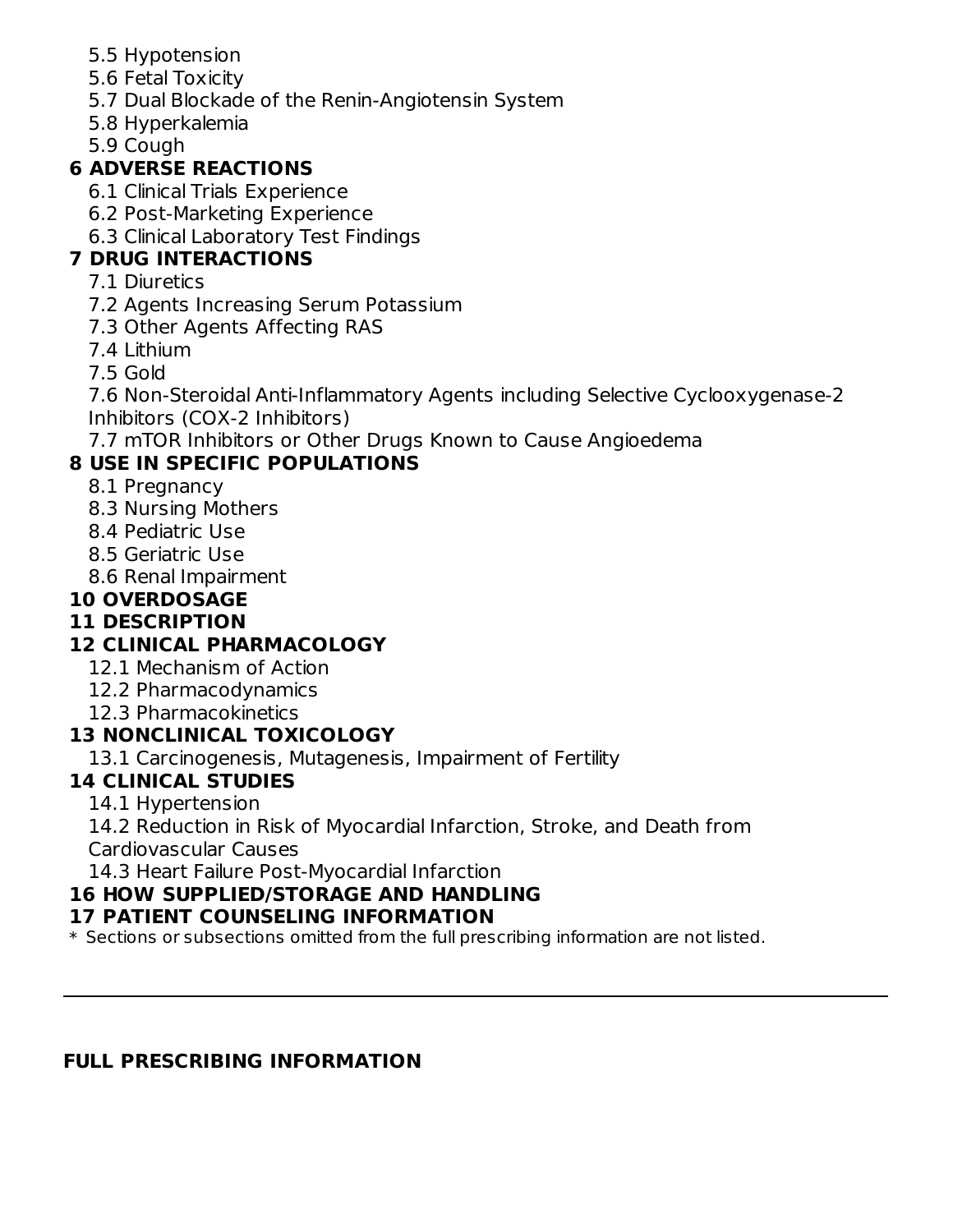#### **WARNING: FETAL TOXICITY**

- **When pregnancy is detected, discontinue ramipril as soon as possible [see Warnings and Precautions (5.6)].**
- **Drugs that act directly on the renin-angiotensin system can cause injury and death to the developing fetus [see Warnings and Precautions (5.6)].**

### **1 INDICATIONS AND USAGE**

### **1.1 Hypertension**

Ramipril capsules are indicated for the treatment of hypertension, to lower blood pressure. Lowering blood pressure reduces the risk of fatal and nonfatal cardiovascular events, primarily strokes and myocardial infarctions. These benefits have been seen in controlled trials of antihypertensive drugs from a wide variety of pharmacologic classes including this drug.

Control of high blood pressure should be part of comprehensive cardiovascular risk management, including, as appropriate, lipid control, diabetes management, antithrombotic therapy, smoking cessation, exercise, and limited sodium intake. Many patients will require more than one drug to achieve blood pressure goals. For specific advice on goals and management, see published guidelines, such as those of the National High Blood Pressure Education Program's Joint National Committee on Prevention, Detection, Evaluation, and Treatment of High Blood Pressure (JNC).

Numerous antihypertensive drugs, from a variety of pharmacologic classes and with different mechanisms of action, have been shown in randomized controlled trials to reduce cardiovascular morbidity and mortality, and it can be concluded that it is blood pressure reduction, and not some other pharmacologic property of the drugs, that is largely responsible for those benefits. The largest and most consistent cardiovascular outcome benefit has been a reduction in the risk of stroke, but reductions in myocardial infarction and cardiovascular mortality also have been seen regularly.

Elevated systolic or diastolic pressure causes increased cardiovascular risk, and the absolute risk increase per mmHg is greater at higher blood pressures, so that even modest reductions of severe hypertension can provide substantial benefit. Relative risk reduction from blood pressure reduction is similar across populations with varying absolute risk, so the absolute benefit is greater in patients who are at higher risk independent of their hypertension (for example, patients with diabetes or hyperlipidemia), and such patients would be expected to benefit from more aggressive treatment to a lower blood pressure goal.

Some antihypertensive drugs have smaller blood pressure effects (as monotherapy) in black patients, and many antihypertensive drugs have additional approved indications and effects (e.g., on angina, heart failure, or diabetic kidney disease). These considerations may guide selection of therapy.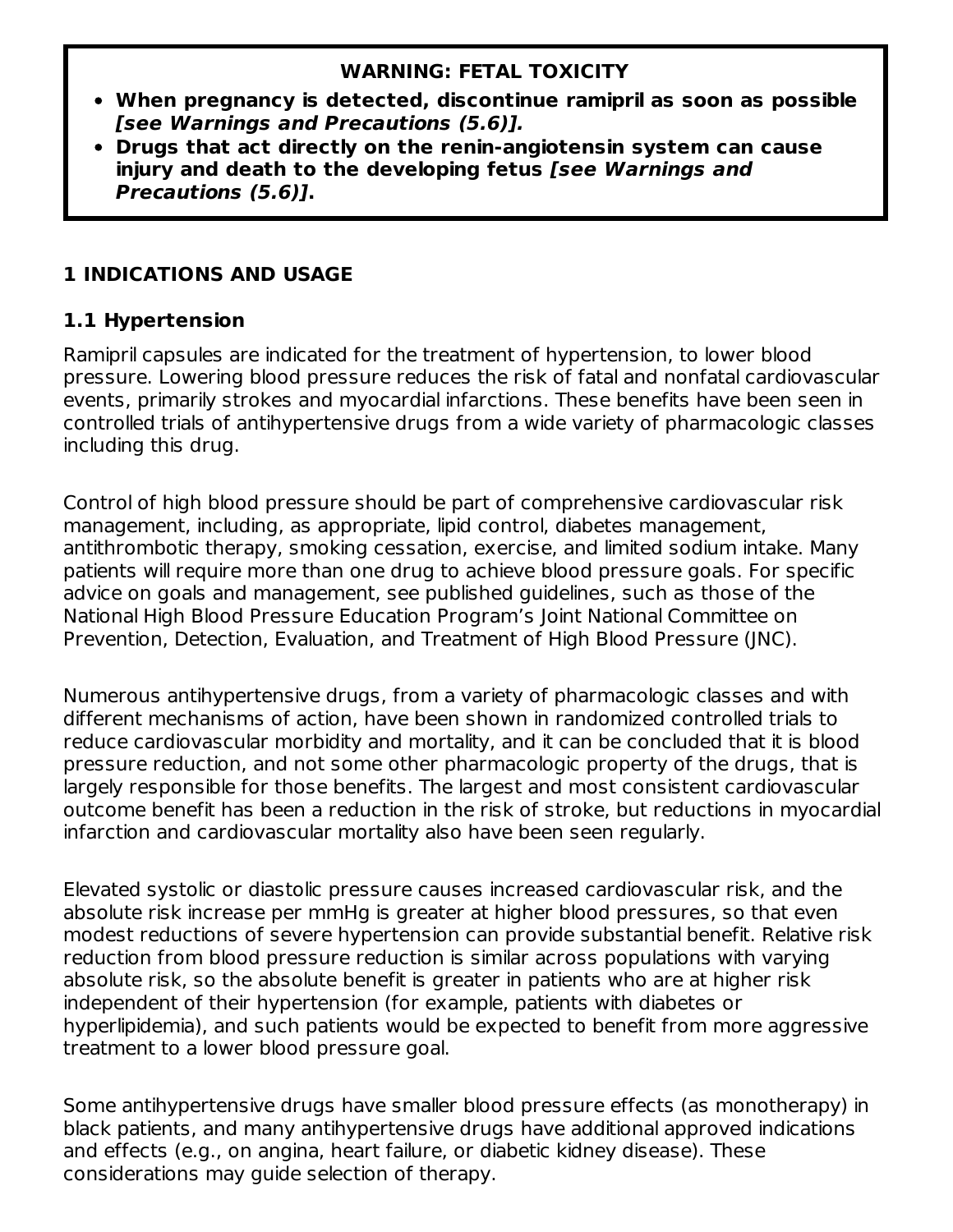Ramipril capsules may be used alone or in combination with thiazide diuretics.

#### **1.2 Reduction in the Risk of Myocardial Infarction, Stroke, and Death from Cardiovascular Causes**

Ramipril capsules are indicated in patients 55 years or older at high risk of developing a major cardiovascular event because of a history of coronary artery disease, stroke, peripheral vascular disease, or diabetes that is accompanied by at least one other cardiovascular risk factor (hypertension, elevated total cholesterol levels, low HDL levels, cigarette smoking, or documented microalbuminuria), to reduce the risk of myocardial infarction, stroke, or death from cardiovascular causes. Ramipril capsules can be used in addition to other needed treatment (such as antihypertensive, antiplatelet, or lipidlowering therapy) [see Clinical Studies (14.2)].

### **1.3 Heart Failure Post-Myocardial Infarction**

Ramipril capsules are indicated in stable patients who have demonstrated clinical signs of congestive heart failure within the first few days after sustaining acute myocardial infarction. Administration of ramipril capsules to such patients have been shown to decrease the risk of death (principally cardiovascular death) and to decrease the risks of failure-related hospitalization and progression to severe/resistant heart failure [see Clinical Studies (14.3)].

### **2 DOSAGE AND ADMINISTRATION**

### **2.1 Hypertension**

The recommended initial dose for patients not receiving a diuretic is 2.5 mg once a day. Adjust dose according to blood pressure response. The usual maintenance dosage range is 2.5 mg to 20 mg per day administered as a single dose or in two equally divided doses. In some patients treated once daily, the antihypertensive effect may diminish toward the end of the dosing interval. In such patients, consider an increase in dosage or twice daily administration. If blood pressure is not controlled with ramipril capsules alone, a diuretic can be added.

#### **2.2 Reduction in Risk of Myocardial Infarction, Stroke, and Death from Cardiovascular Causes**

Initiate dosing at 2.5 mg once daily for 1 week, 5 mg once daily for the next 3 weeks, and then increase as tolerated, to a maintenance dose of 10 mg once daily. If the patient is hypertensive or recently post-myocardial infarction, ramipril capsules can also be given as a divided dose.

#### **2.3 Heart Failure Post-Myocardial Infarction**

For the treatment of post-myocardial infarction patients who have shown signs of congestive heart failure, the recommended starting dose of ramipril capsules is 2.5 mg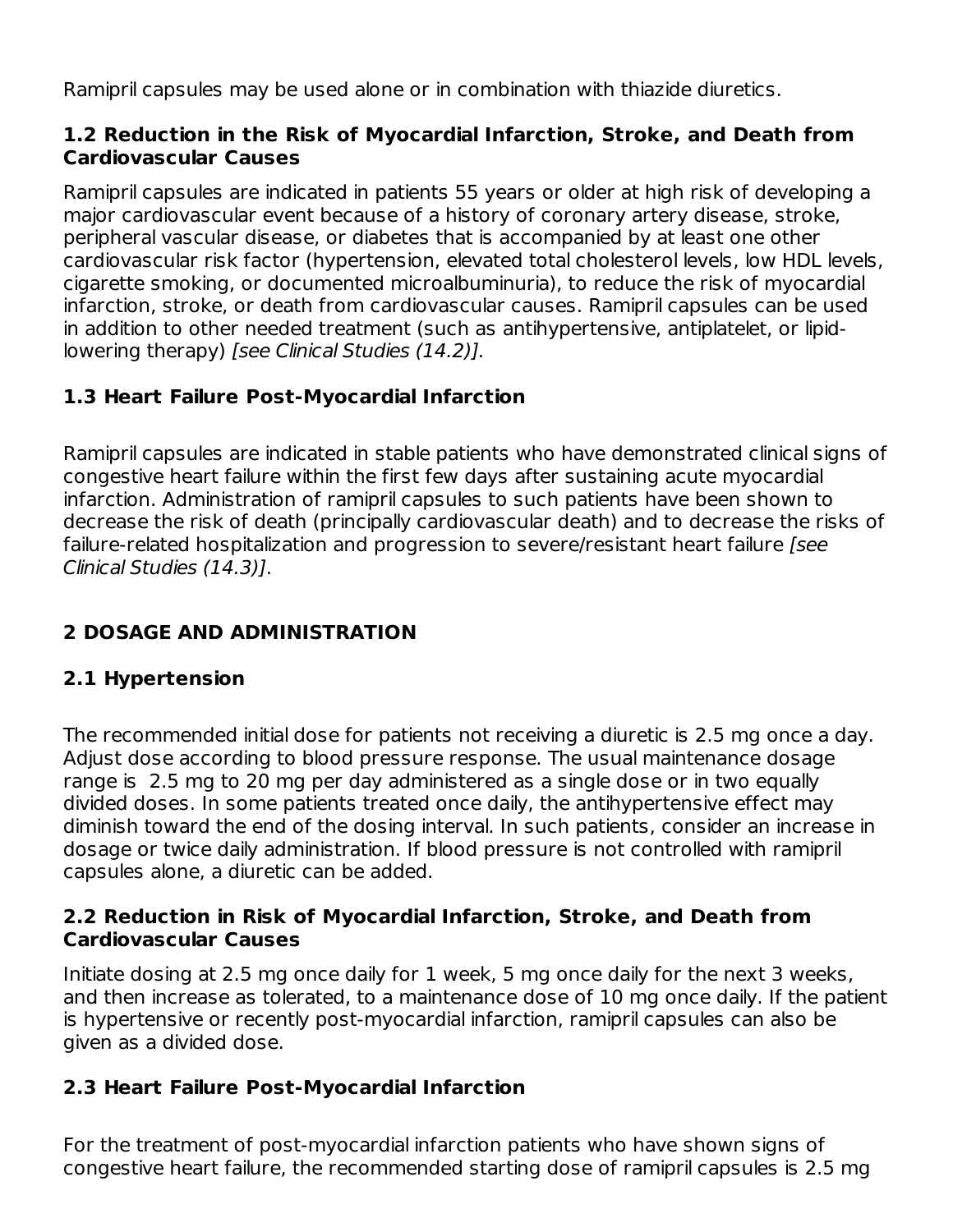twice daily (5 mg per day). A patient who becomes hypotensive at this dose may be switched to 1.25 mg twice daily. After one week at the starting dose, increase dose (if tolerated) toward a target dose of 5 mg twice daily, with dosage increases being about 3 weeks apart.

After the initial dose of ramipril capsules, observe the patient under medical supervision for at least two hours and until blood pressure has stabilized for at least an additional hour. If possible, reduce the dose of any concomitant diuretic as this may diminish the likelihood of hypotension. The appearance of hypotension after the initial dose of ramipril capsules does not preclude subsequent careful dose titration with the drug, following effective management of the hypotension [see Warnings and Precautions (5.5), Drug Interactions (7.1)].

### **2.4 General Dosing Information**

Generally, swallow ramipril capsules whole. The ramipril capsule can also be opened and the contents sprinkled on a small amount (about 4 oz.) of applesauce or mixed in 4 oz. (120 mL) of water or apple juice. To be sure that ramipril is not lost when such a mixture is used, consume the mixture in its entirety. The described mixtures can be preprepared and stored for up to 24 hours at room temperature or up to 48 hours under refrigeration.

Concomitant administration of ramipril capsules with potassium supplements, potassium salt substitutes, or potassium-sparing diuretics can lead to increases of serum potassium [see Warnings and Precautions (5.8)].

### **2.5 Dosage Adjustment**

### Renal Impairment

Establish baseline renal function in patients initiating ramipril capsules. Usual regimens of therapy with ramipril capsules may be followed in patients with estimated creatinine clearance >40 mL/min. However, in patients with worse impairment, 25% of the usual dose of ramipril is expected to produce full therapeutic levels of ramiprilat *[see Use in* Specific Populations (8.6)].

### Hypertension

For patients with hypertension and renal impairment, the recommended initial dose is 1.25 mg ramipril capsules once daily. Dosage may be titrated upward until blood pressure is controlled or to a maximum total daily dose of 5 mg.

### Heart Failure Post-Myocardial Infarction

For patients with heart failure and renal impairment, the recommended initial dose is 1.25 mg ramipril capsules once daily. The dose may be increased to 1.25 mg twice daily, and up to a maximum dose of 2.5 mg twice daily depending on clinical response and tolerability.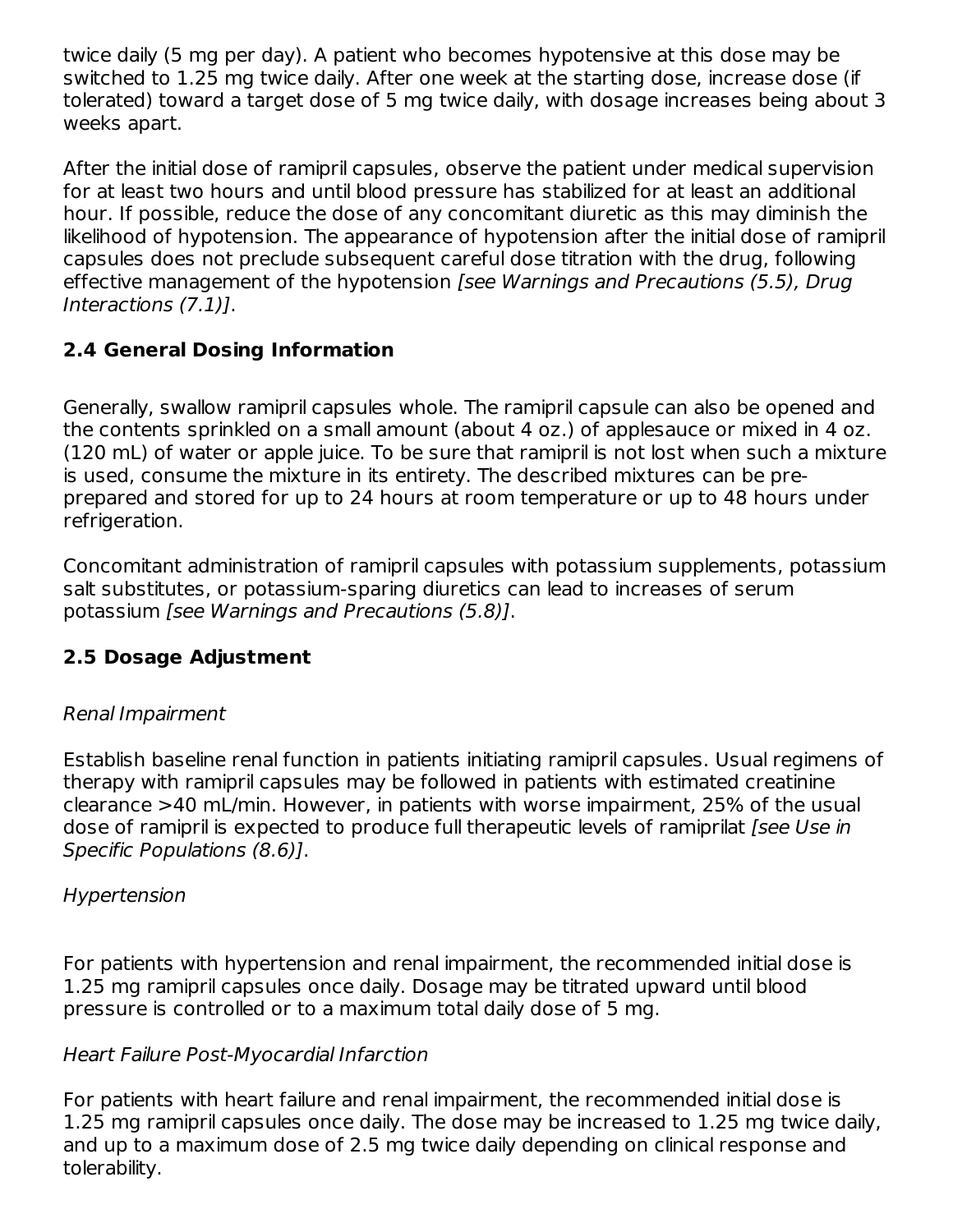#### Volume Depletion or Renal Artery Stenosis

Blood pressure decreases associated with any dose of ramipril capsules depend, in part, on the presence or absence of volume depletion (e.g., past and current diuretic use) or the presence or absence of renal artery stenosis. If such circumstances are suspected to be present, initiate dosing at 1.25 mg once daily. Adjust dosage according to blood pressure response.

### **3 DOSAGE FORMS AND STRENGTHS**

Ramipril is supplied as hard gelatin capsules containing 1.25 mg, 2.5 mg, 5 mg, and 10 mg of ramipril.

**Ramipril Capsules USP, 1.25 mg** are yellow/yellow size '4' hard gelatin capsules imprinted with 'D' on yellow cap and '05' on yellow body with black edible ink filled with white to almost white powder.

**Ramipril Capsules USP, 2.5 mg** are orange/orange size '4' hard gelatin capsules imprinted with 'D' on orange cap and '06' on orange body with black edible ink filled with white to almost white powder.

**Ramipril Capsules USP, 5 mg** are red/red size '4' hard gelatin capsules imprinted with 'D' on red cap and '07' on red body with black edible ink filled with white to almost white powder.

**Ramipril Capsules USP, 10 mg** are blue/blue size '4' hard gelatin capsules imprinted with 'D' on blue cap and '08' on blue body with black edible ink filled with white to almost white powder.

### **4 CONTRAINDICATIONS**

Ramipril capsules are contraindicated in patients who are hypersensitive to this product or any other ACE inhibitor (e.g., a patient who has experienced angioedema during therapy with any other ACE inhibitor).

Ramipril capsules are contraindicated in combination with a neprilysin inhibitor (e.g., sacubitril). Do not administer ramipril capsules within 36 hours of switching to or from sacubitril/valsartan, a neprilysin inhibitor [see Warnings and Precautions (5.1)].

Do not co-administer ramipril capsules with aliskiren: • in patients with diabetes

### **5 WARNINGS AND PRECAUTIONS**

### **5.1 Anaphylactoid and Possibly Related Reactions**

Presumably because drugs that act directly on the renin-angiotensin-aldosterone system (e.g., ACE inhibitors) affect the metabolism of eicosanoids and polypeptides,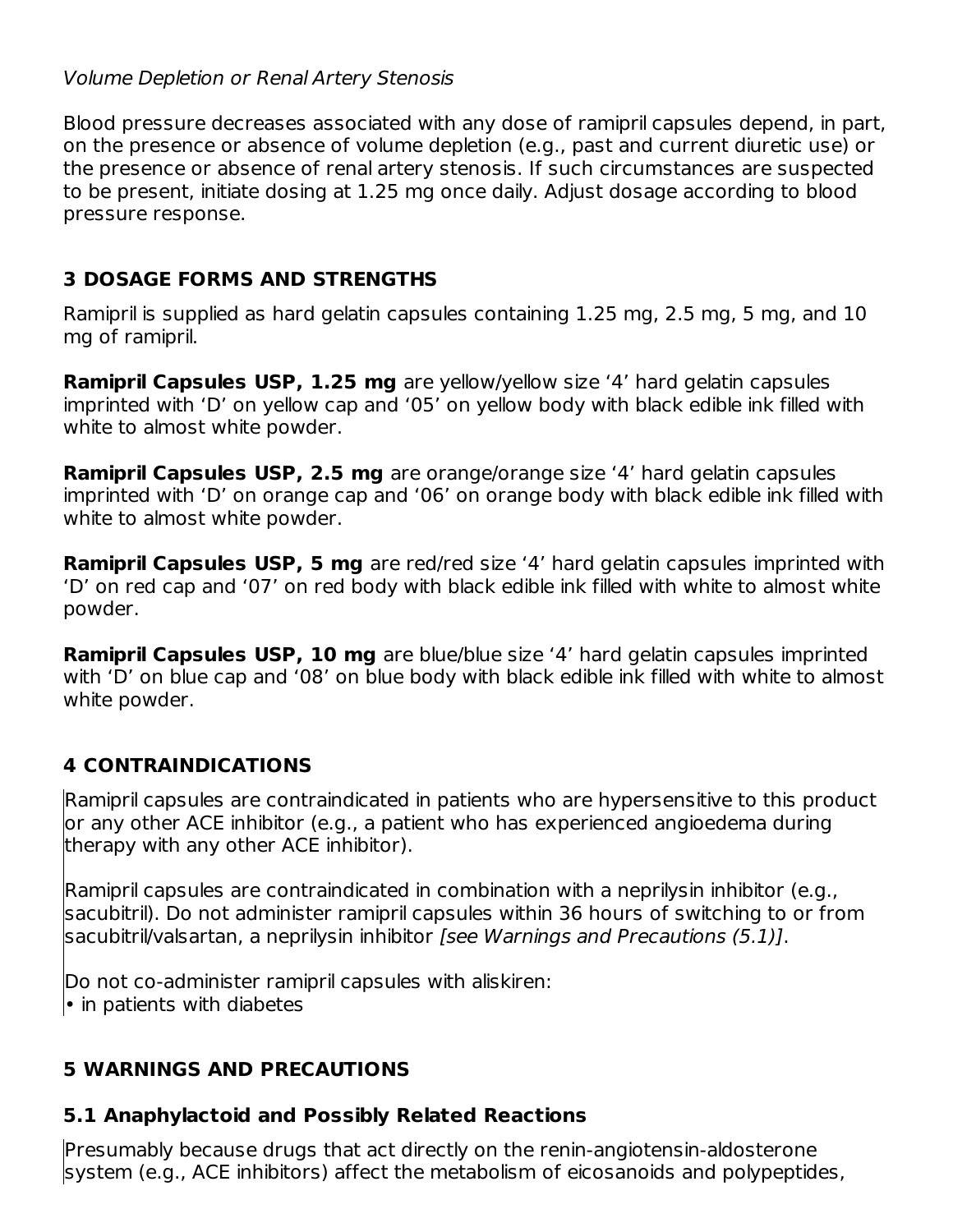including endogenous bradykinin, patients receiving these drugs (including ramipril) may be subject to a variety of adverse reactions, some of them serious.

Angioedema

### Head and Neck Angioedema

Patients with a history of angioedema unrelated to ACE inhibitor therapy may be at increased risk of angioedema while receiving an ACE inhibitor.

Angioedema of the face, extremities, lips, tongue, glottis, and larynx has been reported in patients treated with ACE inhibitors. Angioedema associated with laryngeal edema can be fatal. If laryngeal stridor or angioedema of the face, tongue, or glottis occurs, discontinue treatment with ramipril and institute appropriate therapy immediately. Where there is involvement of the tongue, glottis, or larynx likely to cause airway obstruction, administer appropriate therapy (e.g., subcutaneous epinephrine solution 1:1000 [0.3 mL to 0.5 mL]) promptly [see Adverse Reactions (6)].

In considering the use of ramipril, note that in controlled clinical trials ACE inhibitors cause a higher rate of angioedema in Black patients than in non-Black patients.

In a large U.S. post-marketing study, angioedema (defined as reports of angio, face, larynx, tongue, or throat edema) was reported in 3/1523 (0.2%) Black patients and in 8/8680 (0.09%) non-Black patients. These rates were not different statistically.

Patients taking concomitant mammalian target of rapamycin (mTOR) inhibitor (e.g., temsirolimus) therapy or a neprilysin inhibitor may be at increased risk for angioedema [see Drug Interactions (7.7)].

### Intestinal Angioedema

Intestinal angioedema has been reported in patients treated with ACE inhibitors. These patients presented with abdominal pain (with or without nausea or vomiting); in some cases there was no prior history of facial angioedema and C-1 esterase levels were normal. The angioedema was diagnosed by procedures including abdominal CT scan or ultrasound, or at surgery, and symptoms resolved after stopping the ACE inhibitor. Include intestinal angioedema in the differential diagnosis of patients on ACE inhibitors presenting with abdominal pain.

### Anaphylactoid Reactions During Desensitization

Two patients undergoing desensitizing treatment with hymenoptera venom while receiving ACE inhibitors sustained life-threatening anaphylactoid reactions. In the same patients, these reactions were avoided when ACE inhibitors were temporarily withheld, but they reappeared upon inadvertent rechallenge.

### Anaphylactoid Reactions During Membrane Exposure

Anaphylactoid reactions have been reported in patients dialyzed with high-flux membranes and treated concomitantly with an ACE inhibitor. Anaphylactoid reactions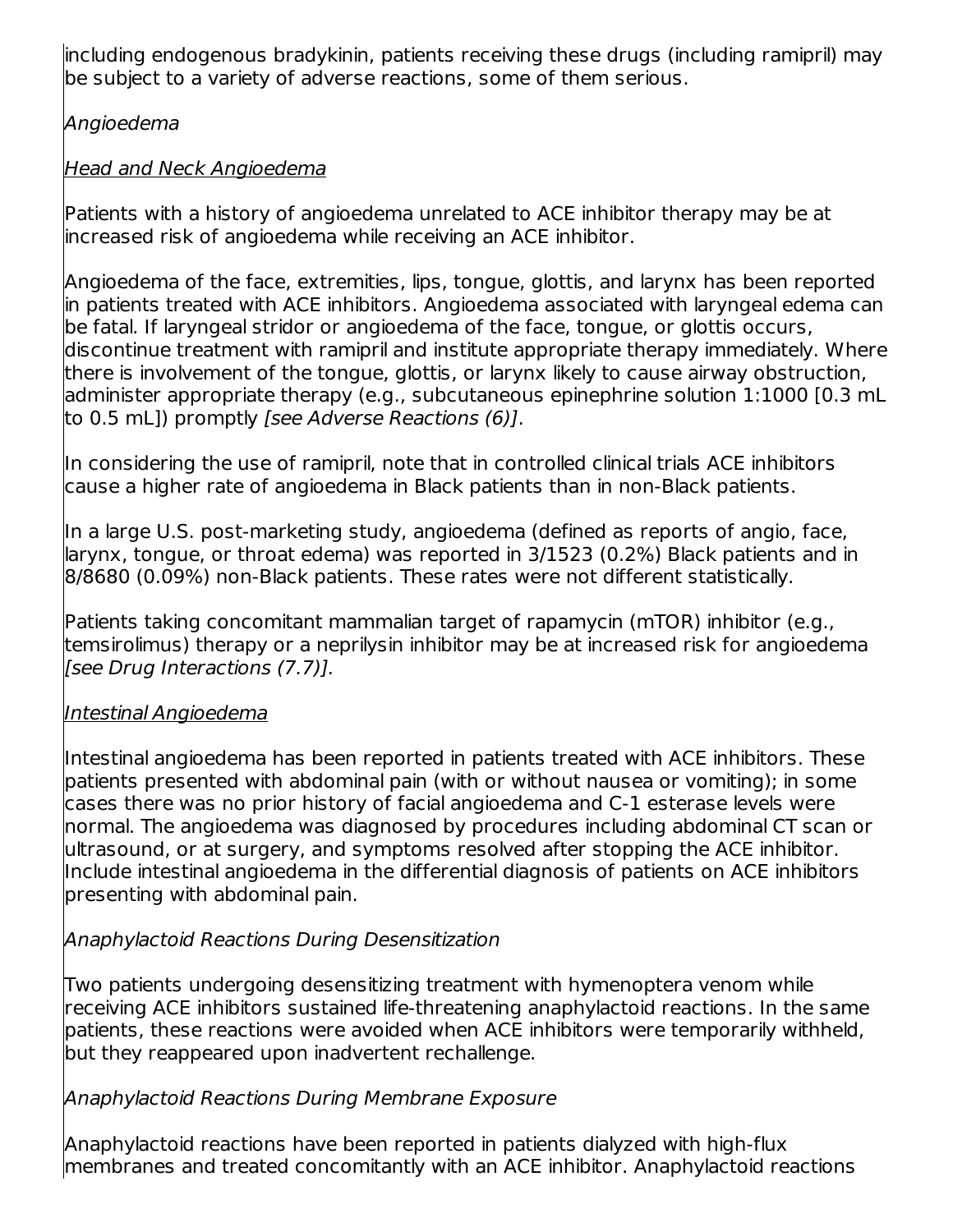have also been reported in patients undergoing low-density lipoprotein apheresis with dextran sulfate absorption.

### **5.2 Hepatic Failure and Impaired Liver Function**

Rarely, ACE inhibitors, including ramipril, have been associated with a syndrome that starts with cholestatic jaundice and progresses to fulminant hepatic necrosis and sometimes death. The mechanism of this syndrome is not understood. Discontinue ramipril if patient develops jaundice or marked elevations of hepatic enzymes.

As ramipril is primarily metabolized by hepatic esterases to its active moiety, ramiprilat, patients with impaired liver function could develop markedly elevated plasma levels of ramipril. No formal pharmacokinetic studies have been carried out in hypertensive patients with impaired liver function.

### **5.3 Renal Impairment**

As a consequence of inhibiting the renin-angiotensin-aldosterone system, changes in renal function may be anticipated in susceptible individuals. In patients with severe congestive heart failure whose renal function may depend on the activity of the reninangiotensin-aldosterone system, treatment with ACE inhibitors, including ramipril, may be associated with oliguria or progressive azotemia and rarely with acute renal failure or death.

In hypertensive patients with unilateral or bilateral renal artery stenosis, increases in blood urea nitrogen and serum creatinine may occur. Experience with another ACE inhibitor suggests that these increases would be reversible upon discontinuation of ramipril and/or diuretic therapy. In such patients, monitor renal function during the first few weeks of therapy. Some hypertensive patients with no apparent pre-existing renal vascular disease have developed increases in blood urea nitrogen and serum creatinine, usually minor and transient, especially when ramipril has been given concomitantly with a diuretic. This is more likely to occur in patients with pre-existing renal impairment. Dosage reduction of ramipril and/or discontinuation of the diuretic may be required.

### **5.4 Neutropenia and Agranulocytosis**

In rare instances, treatment with ACE inhibitors may be associated with mild reductions in red blood cell count and hemoglobin content, blood cell or platelet counts. In isolated cases, agranulocytosis, pancytopenia, and bone marrow depression may occur. Hematological reactions to ACE inhibitors are more likely to occur in patients with collagen-vascular disease (e.g., systemic lupus erythematosus, scleroderma) and renal impairment. Consider monitoring white blood cell counts in patients with collagenvascular disease, especially if the disease is associated with impaired renal function.

### **5.5 Hypotension**

General Considerations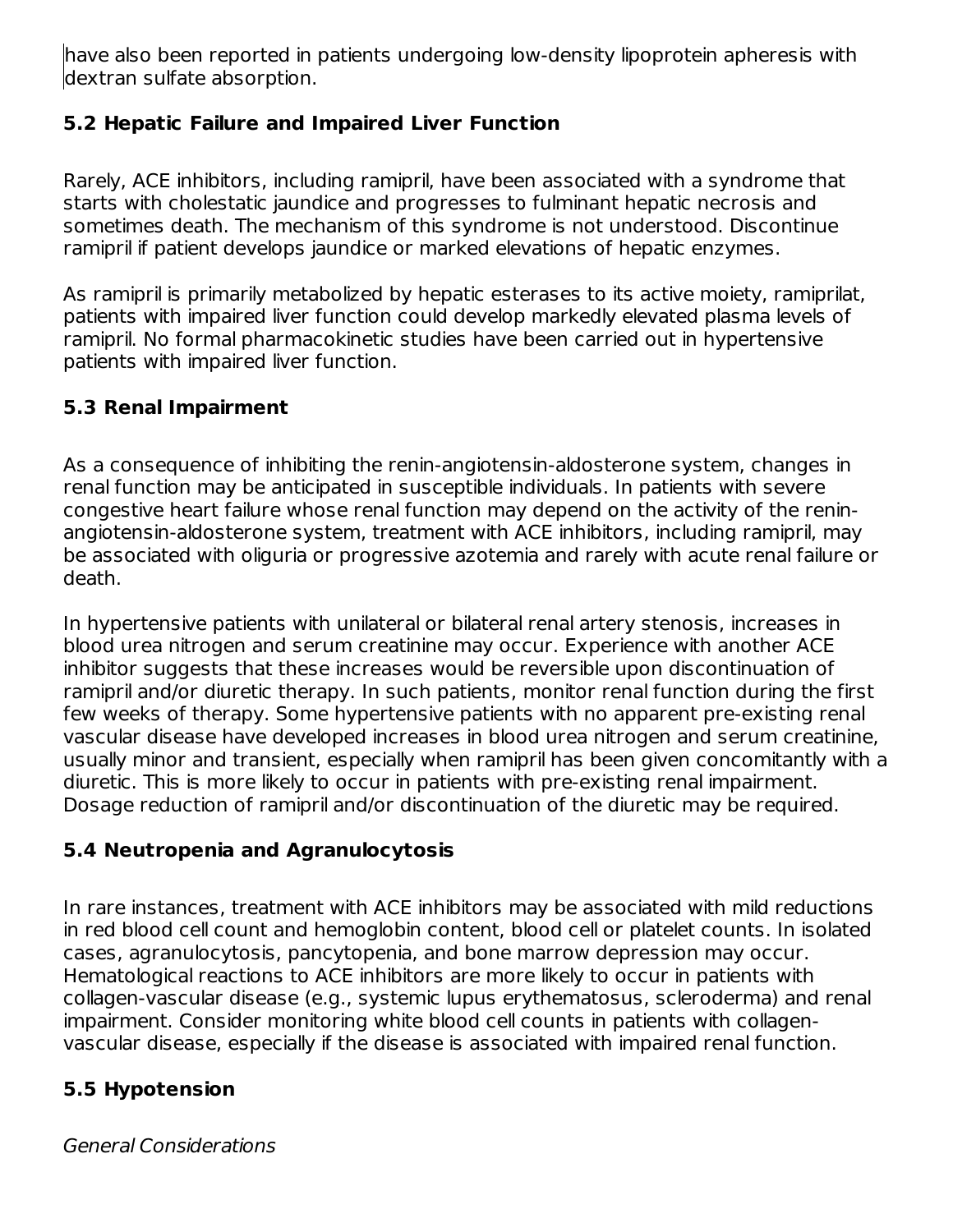Ramipril can cause symptomatic hypotension, after either the initial dose or a later dose when the dosage has been increased. Like other ACE inhibitors, ramipril, has been only rarely associated with hypotension in uncomplicated hypertensive patients. Symptomatic hypotension is most likely to occur in patients who have been volume- and/or saltdepleted as a result of prolonged diuretic therapy, dietary salt restriction, dialysis, diarrhea, or vomiting. Correct volume- and salt-depletion before initiating therapy with ramipril.

If excessive hypotension occurs, place the patient in a supine position and, if necessary, treat with intravenous infusion of physiological saline. Ramipril treatment usually can be continued following restoration of blood pressure and volume.

### Heart Failure Post-Myocardial Infarction

In patients with heart failure post-myocardial infarction who are currently being treated with a diuretic, symptomatic hypotension occasionally can occur following the initial dose of ramipril. If the initial dose of 2.5 mg ramipril cannot be tolerated, use an initial dose of 1.25 mg ramipril to avoid excessive hypotension. Consider reducing the dose of concomitant diuretic to decrease the incidence of hypotension.

#### Congestive Heart Failure

In patients with congestive heart failure, with or without associated renal insufficiency, ACE inhibitor therapy may cause excessive hypotension, which may be associated with oliguria or azotemia and rarely, with acute renal failure and death. In such patients, initiate ramipril therapy under close medical supervision and follow patients closely for the first 2 weeks of treatment and whenever the dose of ramipril or diuretic is increased.

#### Surgery and Anesthesia

In patients undergoing surgery or during anesthesia with agents that produce hypotension, ramipril may block angiotensin II formation that would otherwise occur secondary to compensatory renin release. Hypotension that occurs as a result of this mechanism can be corrected by volume expansion.

### **5.6 Fetal Toxicity**

### **Pregnancy Category D**

Use of drugs that act on the renin-angiotensin system during the second and third trimesters of pregnancy reduces fetal renal function and increases fetal and neonatal morbidity and death. Resulting oligohydramnios can be associated with fetal lung hypoplasia and skeletal deformations. Potential neonatal adverse effects include skull hypoplasia, anuria, hypotension, renal failure, and death. When pregnancy is detected, discontinue ramipril as soon as possible [see Use in Specific Populations (8.1)].

### **5.7 Dual Blockade of the Renin-Angiotensin System**

Dual blockade of the RAS with angiotensin receptor blockers, ACE inhibitors, or aliskiren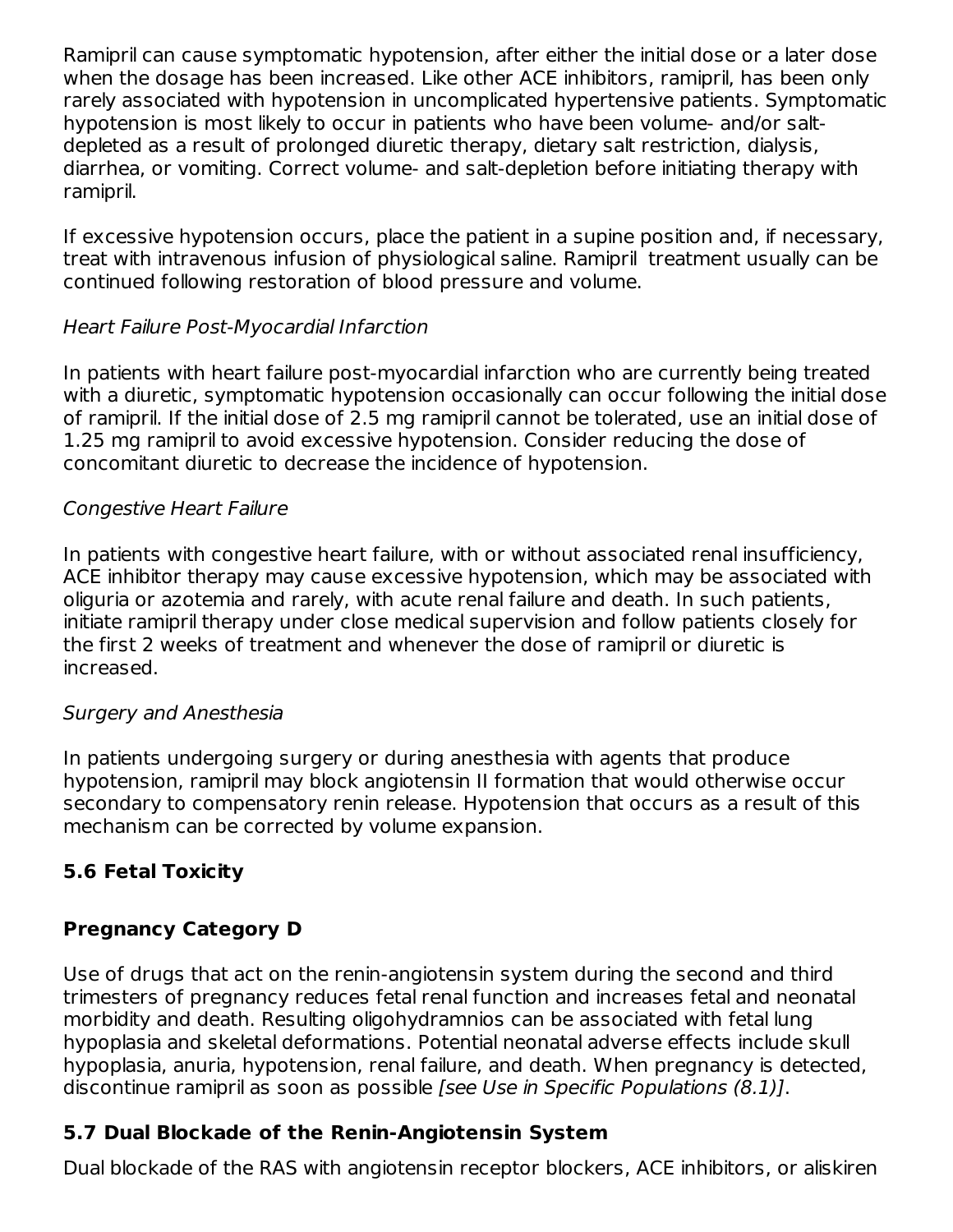is associated with increased risks of hypotension, hyperkalemia, and changes in renal function (including acute renal failure) compared to monotherapy. Most patients receiving the combination of two RAS inhibitors do not obtain any additional benefit compared to monotherapy. In general, avoid combined use of RAS inhibitors. Closely monitor blood pressure, renal function and electrolytes in patients on ramipril and other agents that affect the RAS.

### Telmisartan

The ONTARGET trial enrolled 25,620 patients >55 years old with atherosclerotic disease or diabetes with end-organ damage, randomized them to telmisartan only, ramipril only, or the combination, and followed them for a median of 56 months. Patients receiving the combination of telmisartan and ramipril did not obtain any benefit in the composite endpoint of cardiovascular death, MI, stroke and heart failure hospitalization compared to monotherapy, but experienced an increased incidence of clinically important renal dysfunction (death, doubling of serum creatinine, or dialysis) compared with groups receiving telmisartan alone or ramipril alone. Concomitant use of telmisartan and ramipril is not recommended.

### Aliskiren

Do not co-administer aliskiren with ramipril in patients with diabetes. Avoid concomitant use of aliskiren with ramipril in patients with renal impairment (GFR <60 mL/min/1.73 m<sup>2</sup>).

### **5.8 Hyperkalemia**

In clinical trials with ramipril, hyperkalemia (serum potassium >5.7 mEq/L) occurred in approximately 1% of hypertensive patients receiving ramipril. In most cases, these were isolated values, which resolved despite continued therapy. None of these patients were discontinued from the trials because of hyperkalemia. Risk factors for the development of hyperkalemia include renal insufficiency, diabetes mellitus, and the concomitant use of other drugs that raise serum potassium levels. Monitor serum potassium in such patients [see Drug Interactions (7.2)].

### **5.9 Cough**

Presumably caused by inhibition of the degradation of endogenous bradykinin, persistent nonproductive cough has been reported with all ACE inhibitors, always resolving after discontinuation of therapy. Consider the possibility of angiotensin converting enzyme inhibitor induced-cough in the differential diagnosis of cough.

### **6 ADVERSE REACTIONS**

### **6.1 Clinical Trials Experience**

Because clinical trials are conducted under widely varying conditions, the adverse reaction rates observed in the clinical trials of a drug cannot be directly compared to rates in the clinical trials of another drug and may not reflect the rates observed in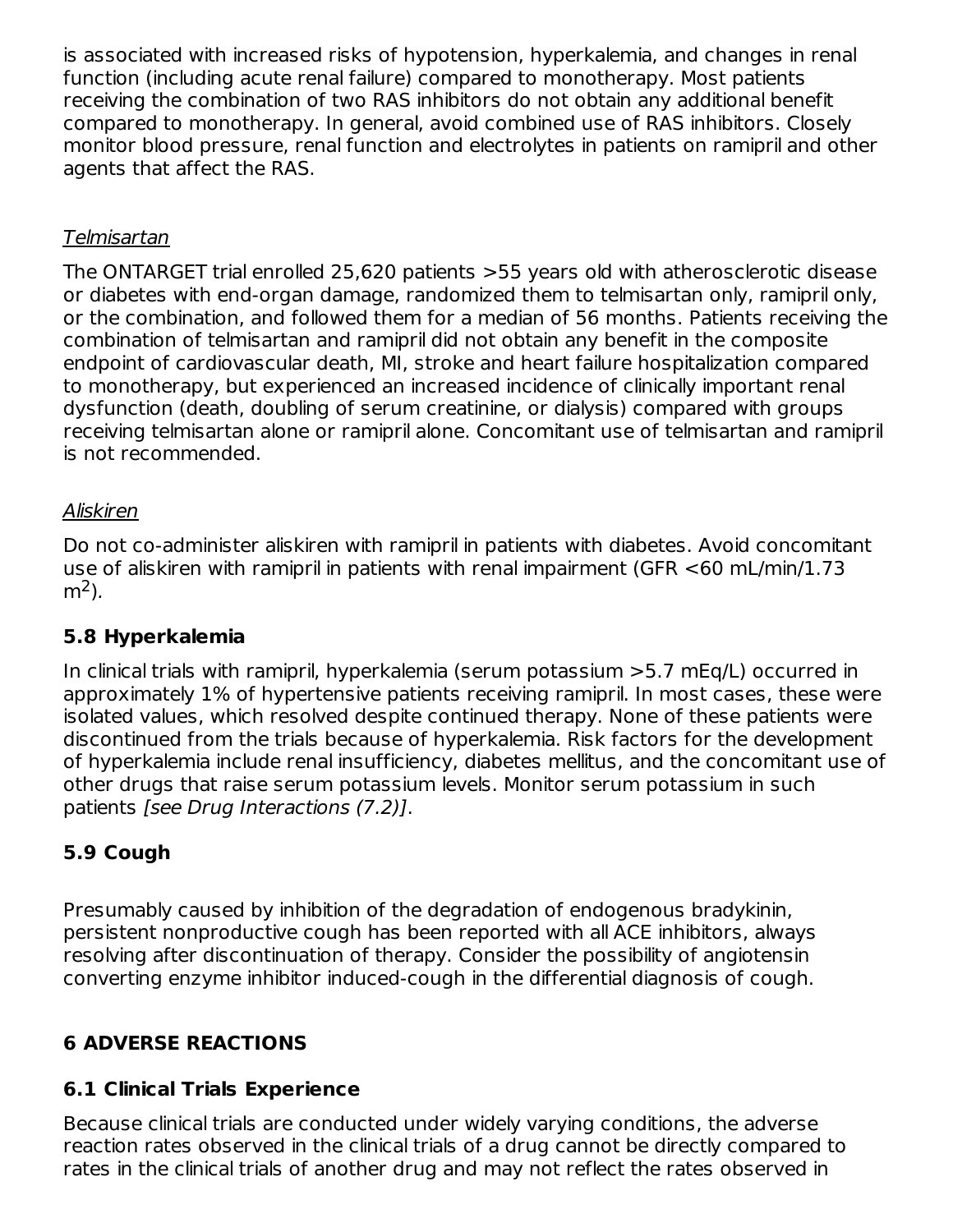#### practice.

#### Hypertension

Ramipril has been evaluated for safety in over 4000 patients with hypertension; of these, 1230 patients were studied in U.S. controlled trials, and 1107 were studied in foreign controlled trials. Almost 700 of these patients were treated for at least one year. The overall incidence of reported adverse events was similar in ramipril and placebo patients. The most frequent clinical side effects (possibly or probably related to study drug) reported by patients receiving ramipril in placebo-controlled trials were: headache (5.4%), dizziness (2.2%), and fatigue or asthenia (2%), but only the last one was more common in ramipril patients than in patients given placebo. Generally the side effects were mild and transient, and there was no relation to total dosage within the range of 1.25 mg to 20 mg. Discontinuation of therapy because of a side effect was required in approximately 3% of U.S. patients treated with ramipril. The most common reasons for discontinuation were: cough (1%), dizziness (0.5%), and impotence (0.4%).

Of observed side effects considered possibly or probably related to study drug that occurred in U.S. placebo-controlled trials in more than 1% of patients treated with ramipril, only asthenia (fatigue) was more common on ramipril than placebo (2%  $[n=13/651]$  vs.  $1\%$   $[n=2/286]$ , respectively).

In placebo-controlled trials, there was also an excess of upper respiratory infection and flu syndrome in the ramipril group, not attributed at that time to ramipril. As these studies were carried out before the relationship of cough to ACE inhibitors was recognized, some of these events may represent ramipril-induced cough. In a later 1 year study, increased cough was seen in almost 12% of ramipril patients, with about 4% of patients requiring discontinuation of treatment.

Reduction in the Risk of Myocardial Infarction, Stroke, and Death from Cardiovascular Causes

#### **HOPE Study**

Safety data in the Heart Outcomes Prevention Evaluation (HOPE) study were collected as reasons for discontinuation or temporary interruption of treatment. The incidence of cough was similar to that seen in the Acute Infarction Ramipril Efficacy (AIRE) trial. The rate of angioedema was the same as in previous clinical trials [see Warnings and Precautions (5.1)].

#### **Table 1. Reasons for Discontinuation or Temporary Interruption of Treatment —HOPE Study**

|                             | <b>Placebo</b><br>$(N=4652)$ | <b>Ramipril</b><br>$(N=4645)$ |
|-----------------------------|------------------------------|-------------------------------|
| Discontinuation at any time | 32%                          | 34%                           |
| Permanent discontinuation   | 28%                          | 29%                           |
| Reasons for stopping        |                              |                               |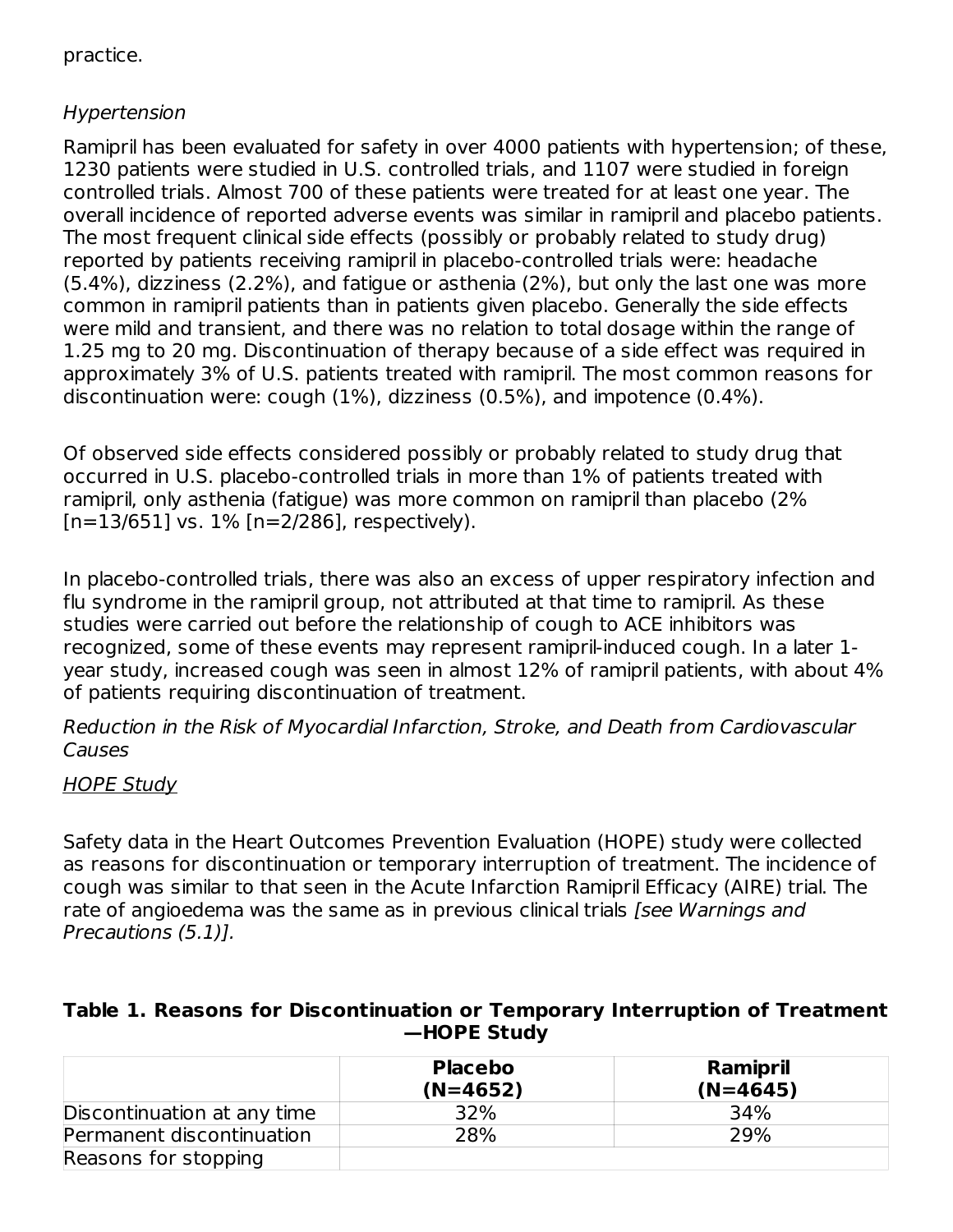| Cough                    | ים ר<br>Z 70 | 7%      |
|--------------------------|--------------|---------|
| Hypotension or dizziness | 1.5%         | $1.9\%$ |
| Angioedema               | $0.1\%$      | $0.3\%$ |

#### **Heart Failure Post-Myocardial Infarction**

#### **AIRE Study**

Adverse reactions (except laboratory abnormalities) considered possibly/probably related to study drug that occurred in more than 1% of patients and more frequently on ramipril are shown below. The incidences are from the AIRE study. The follow-up time was between 6 and 46 months for this study.

|                          | <b>Placebo</b> | Ramipril   |
|--------------------------|----------------|------------|
| <b>Adverse Event</b>     | $(N=982)$      | $(N=1004)$ |
| Hypotension              | 5%             | 11%        |
| Cough increased          | 4%             | 8%         |
| <b>Dizziness</b>         | 3%             | 4%         |
| Angina pectoris          | 2%             | 3%         |
| Nausea                   | $1\%$          | 2%         |
| Postural hypotension     | $1\%$          | 2%         |
| Syncope                  | $1\%$          | 2%         |
| Vomiting                 | 0.5%           | 2%         |
| Vertigo                  | 0.7%           | 2%         |
| Abnormal kidney function | 0.5%           | 1%         |
| Diarrhea                 | 0.4%           | 1%         |

#### **Table 2. Percentage of Patients with Adverse Events Possibly/ Probably Related to Study Drug—Placebo-Controlled (AIRE) Mortality Study**

#### Other Adverse Reactions

Other adverse reactions reported in controlled clinical trials (in less than 1% of ramipril patients), or rarer events seen in post-marketing experience, include the following (in some, a causal relationship to drug is uncertain):

Body as a whole: Anaphylactoid reactions [see Warnings and Precautions (5.1)].

Cardiovascular: Symptomatic hypotension (reported in 0.5% of patients in U.S. trials) [see Warnings and Precautions (5.5)], syncope, and palpitations.

Hematologic: Pancytopenia, hemolytic anemia, and thrombocytopenia.

Decreases in hemoglobin or hematocrit (a low value and a decrease of 5 g/dL or 5%, respectively) were rare, occurring in 0.4% of patients receiving ramipril alone and in 1.5% of patients receiving ramipril plus a diuretic.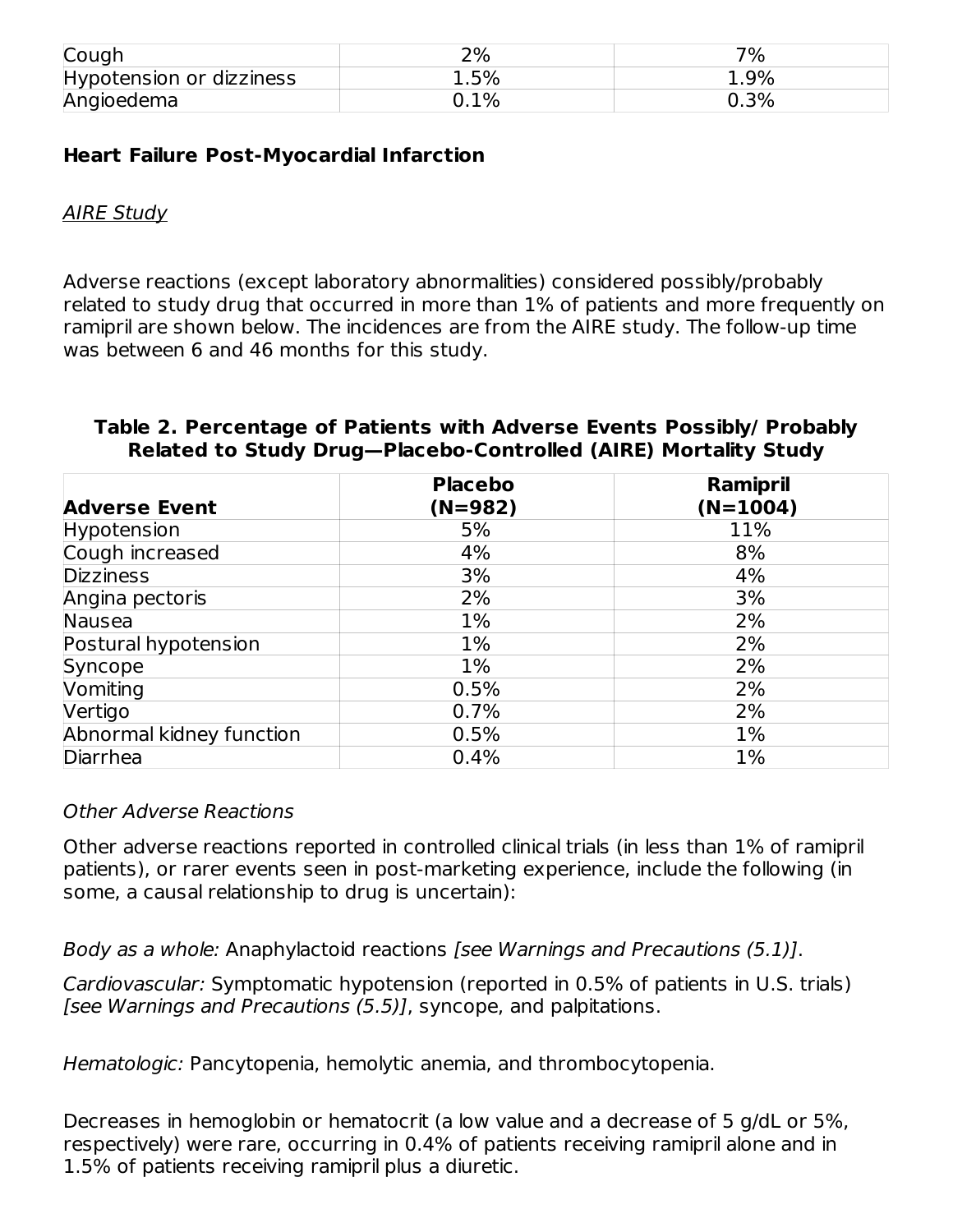Renal: Acute renal failure. Some hypertensive patients with no apparent pre-existing renal disease have developed minor, usually transient, increases in blood urea nitrogen and serum creatinine when taking ramipril, particularly when ramipril was given concomitantly with a diuretic [see Warnings and Precautions (5.3)].

Angioneurotic edema: Angioneurotic edema has been reported in 0.3% of patients in U.S. clinical trials of ramipril [see Warnings and Precautions (5.1)].

Gastrointestinal: Hepatic failure, hepatitis, jaundice, pancreatitis, abdominal pain (sometimes with enzyme changes suggesting pancreatitis), anorexia, constipation, diarrhea, dry mouth, dyspepsia, dysphagia, gastroenteritis, increased salivation, and taste disturbance.

Dermatologic: Apparent hypersensitivity reactions (manifested by urticaria, pruritus, or rash, with or without fever), photosensitivity, purpura, onycholysis, pemphigus, pemphigoid, erythema multiforme, toxic epidermal necrolysis, and Stevens-Johnson syndrome.

Neurologic and Psychiatric: Anxiety, amnesia, convulsions, depression, hearing loss, insomnia, nervousness, neuralgia, neuropathy, paresthesia, somnolence, tinnitus, tremor, vertigo, and vision disturbances.

Miscellaneous: As with other ACE inhibitors, a symptom complex has been reported which may include a positive ANA, an elevated erythrocyte sedimentation rate, arthralgia/arthritis, myalgia, fever, vasculitis, eosinophilia, photosensitivity, rash and other dermatologic manifestations. Additionally, as with other ACE inhibitors, eosinophilic pneumonitis has been reported.

Other: Arthralgia, arthritis, dyspnea, edema, epistaxis, impotence, increased sweating, malaise, myalgia, and weight gain.

### **6.2 Post-Marketing Experience**

In addition to adverse reactions reported from clinical trials, there have been rare reports of hypoglycemia reported during ramipril therapy when given to patients concomitantly taking oral hypoglycemic agents or insulin. The causal relationship is unknown.

#### **6.3 Clinical Laboratory Test Findings**

**Creatinine and Blood Urea Nitrogen:** Increases in creatinine levels occurred in 1.2% of patients receiving ramipril alone, and in 1.5% of patients receiving ramipril and a diuretic. Increases in blood urea nitrogen levels occurred in 0.5% of patients receiving ramipril alone and in 3% of patients receiving ramipril with a diuretic. None of these increases required discontinuation of treatment. Increases in these laboratory values are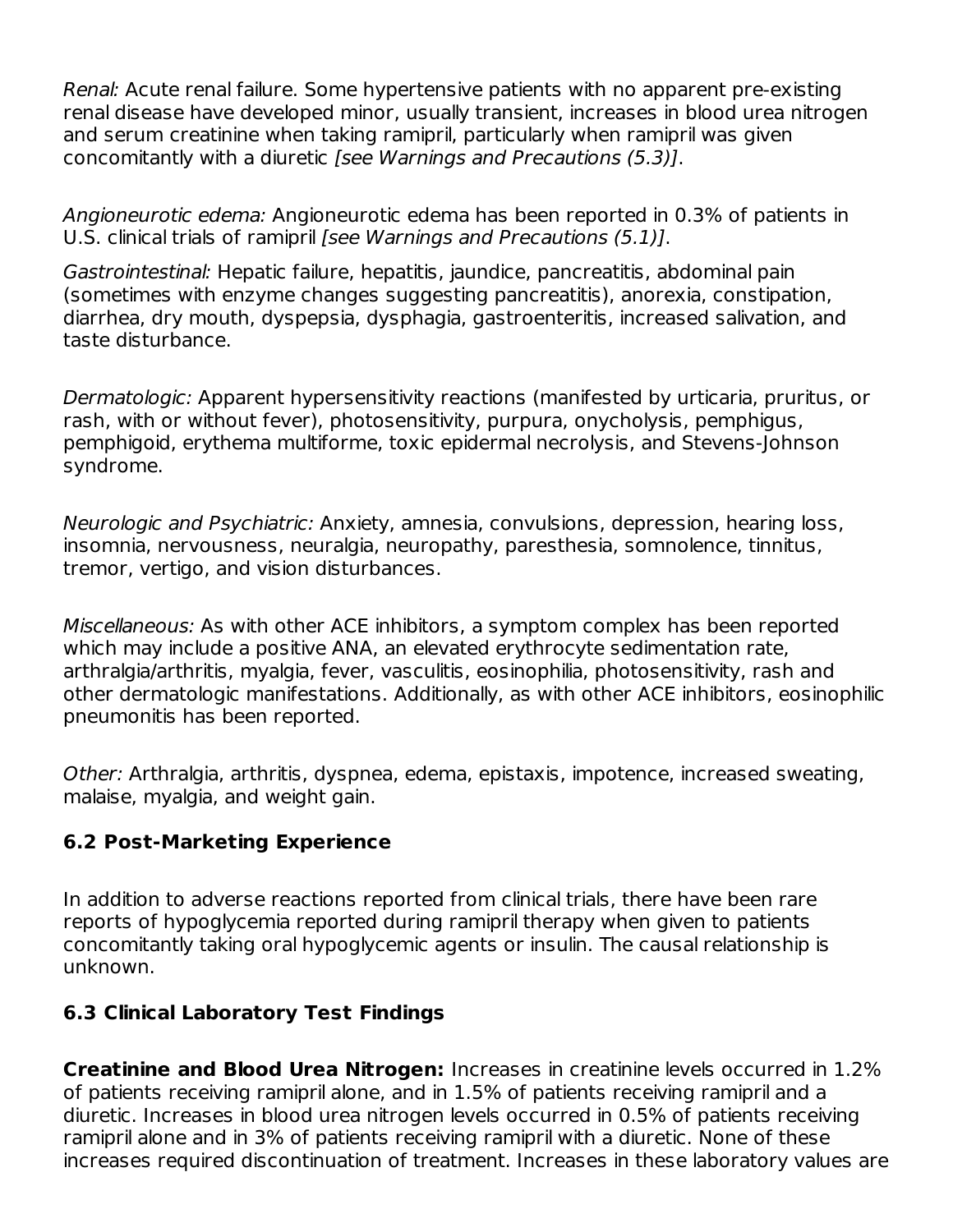more likely to occur in patients with renal insufficiency or those pretreated with a diuretic and, based on experience with other ACE inhibitors, would be expected to be especially likely in patients with renal artery stenosis [see Warnings and Precautions (5.3)]. As ramipril decreases aldosterone secretion, elevation of serum potassium can occur. Use potassium supplements and potassium sparing diuretics with caution, and monitor the patient's serum potassium frequently [see Warnings and Precautions (5.8)].

**Hemoglobin and Hematocrit:** Decreases in hemoglobin or hematocrit (a low value and a decrease of 5 g/dL or 5%, respectively) were rare, occurring in 0.4% of patients receiving ramipril alone and in 1.5% of patients receiving ramipril plus a diuretic. No U.S. patients discontinued treatment because of decreases in hemoglobin or hematocrit.

**Other (causal relationships unknown):** Clinically important changes in standard laboratory tests were rarely associated with ramipril administration. Elevations of liver enzymes, serum bilirubin, uric acid, and blood glucose have been reported, as have cases of hyponatremia and scattered incidents of leucopenia, eosinophilia, and proteinuria. In U.S. trials, less than 0.2% of patients discontinued treatment for laboratory abnormalities; all of these were cases of proteinuria or abnormal liver-function tests.

### **7 DRUG INTERACTIONS**

### **7.1 Diuretics**

Patients on diuretics, especially those in whom diuretic therapy was recently instituted, may occasionally experience an excessive reduction of blood pressure after initiation of therapy with ramipril. The possibility of hypotensive effects with ramipril can be minimized by either decreasing or discontinuing the diuretic or increasing the salt intake prior to initiation of treatment with ramipril. If this is not possible, reduce the starting dose [see Dosage and Administration (2)].

### **7.2 Agents Increasing Serum Potassium**

Coadministration of ramipril with other drugs that raise serum potassium levels may result in hyperkalemia. Monitor serum potassium in such patients.

### **7.3 Other Agents Affecting RAS**

In general, avoid combined use of RAS inhibitors. [see Warnings and Precautions (5.7)]. Do not co-administer aliskiren with ramipril in patients with diabetes [see] Contraindications (4)].

### **7.4 Lithium**

Increased serum lithium levels and symptoms of lithium toxicity have been reported in patients receiving ACE inhibitors during therapy with lithium; therefore, frequent monitoring of serum lithium levels is recommended. If a diuretic is also used, the risk of lithium toxicity may be increased.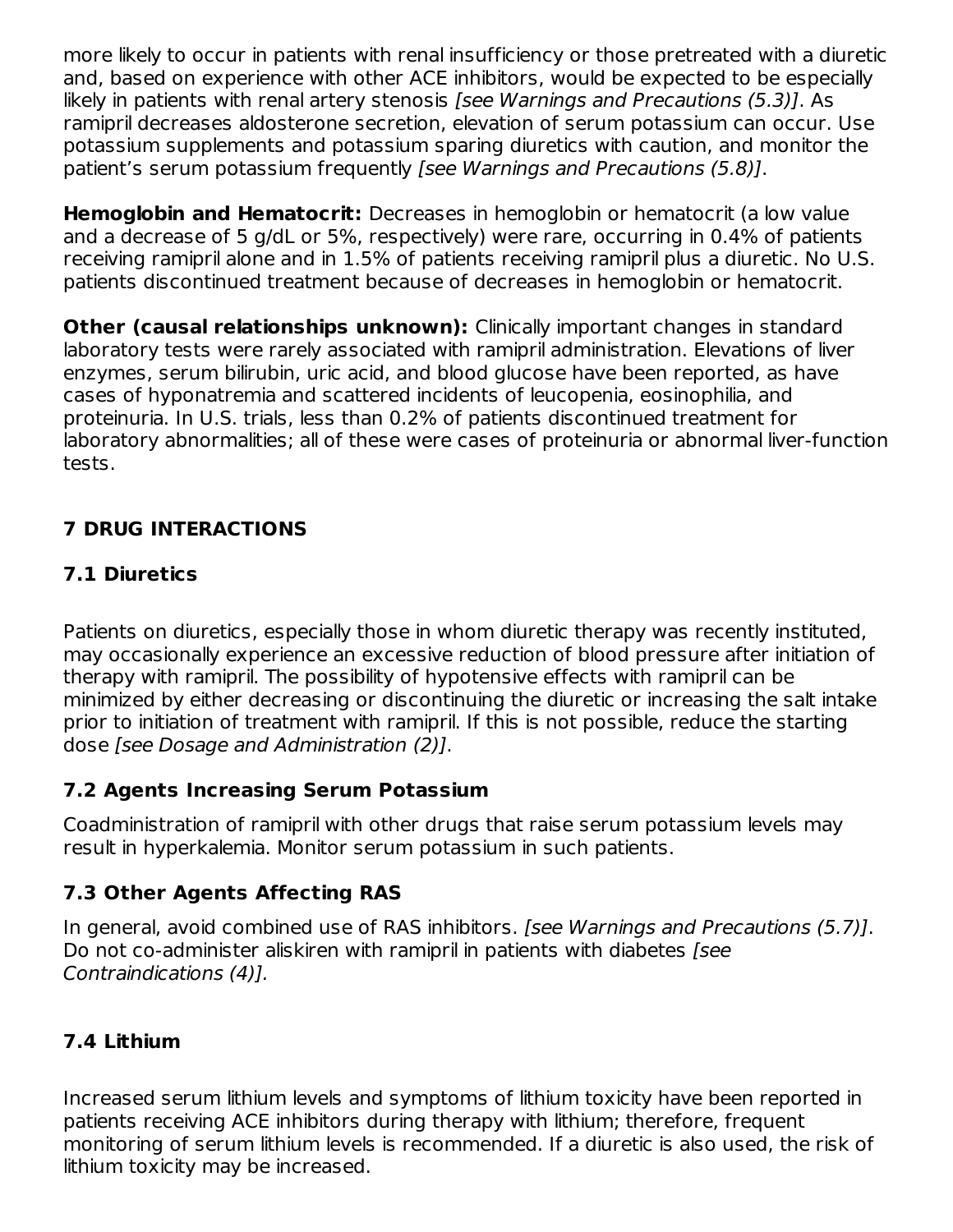### **7.5 Gold**

Nitritoid reactions (symptoms include facial flushing, nausea, vomiting and hypotension) have been reported rarely in patients on therapy with injectable gold (sodium aurothiomalate) and concomitant ACE inhibitor therapy including ramipril.

### **7.6 Non-Steroidal Anti-Inflammatory Agents including Selective Cyclooxygenase-2 Inhibitors (COX-2 Inhibitors)**

In patients who are elderly, volume-depleted (including those on diuretic therapy), or with compromised renal function, co-administration of NSAIDs, including selective COX-2 inhibitors, with ACE inhibitors, including ramipril, may result in deterioration of renal function, including possible acute renal failure. These effects are usually reversible. Monitor renal function periodically in patients receiving ramipril and NSAID therapy.

The antihypertensive effect of ACE inhibitors, including ramipril, may be attenuated by NSAIDs.

### **7.7 mTOR Inhibitors or Other Drugs Known to Cause Angioedema**

Patients taking concomitant mTOR inhibitor (e.g., temsirolimus) therapy or a neprilysin inhibitor may be at increased risk for angioedema [see Warnings and Precautions (5.1)].

### **8 USE IN SPECIFIC POPULATIONS**

### **8.1 Pregnancy**

Pregnancy Category D

Use of drugs that act on the renin-angiotensin system during the second and third trimesters of pregnancy reduces fetal renal function and increases fetal and neonatal morbidity and death. Resulting oligohydramnios can be associated with fetal lung hypoplasia and skeletal deformations. Potential neonatal adverse effects include skull hypoplasia, anuria, hypotension, renal failure, and death. When pregnancy is detected, discontinue ramipril as soon as possible. These adverse outcomes are usually associated with use of these drugs in the second and third trimester of pregnancy. Most epidemiologic studies examining fetal abnormalities after exposure to antihypertensive use in the first trimester have not distinguished drugs affecting the renin-angiotensin system from other antihypertensive agents. Appropriate management of maternal hypertension during pregnancy is important to optimize outcomes for both mother and fetus.

In the unusual case that there is no appropriate alternative to therapy with drugs affecting the renin-angiotensin system for a particular patient, apprise the mother of the potential risk to the fetus. Perform serial ultrasound examinations to assess the intraamniotic environment. If oligohydramnios is observed, discontinue ramipril unless it is considered life-saving for the mother. Fetal testing may be appropriate, based on the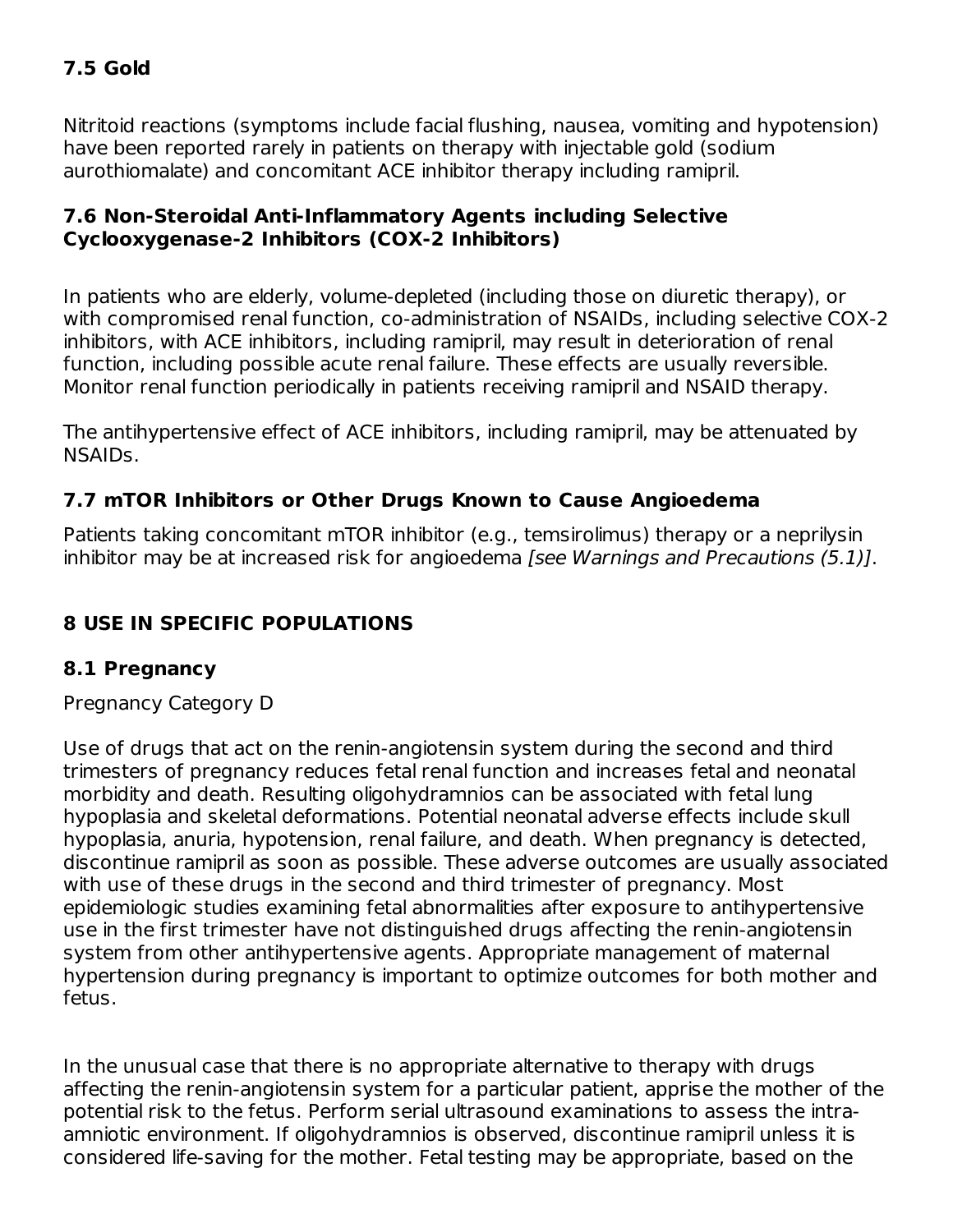week of pregnancy. Patients and physicians should be aware, however, that oligohydramnios may not appear until after the fetus has sustained irreversible injury. Closely observe infants with histories of in utero exposure to ramipril for hypotension, oliguria, and hyperkalemia [see Use in Specific Populations (8.4)].

### **8.3 Nursing Mothers**

Ingestion of a single 10 mg oral dose of ramipril resulted in undetectable amounts of ramipril and its metabolites in breast milk. However, because multiple doses may produce low milk concentrations that are not predictable from a single dose, do not use ramipril in nursing mothers.

### **8.4 Pediatric Use**

### Neonates with a history of *in utero* exposure to ramipril:

If oliguria or hypotension occurs, direct attention toward support of blood pressure and renal perfusion. Exchange transfusions or dialysis may be required as a means of reversing hypotension and/or substituting for disordered renal function. Ramipril, which crosses the placenta, can be removed from the neonatal circulation by these means, but limited experience has not shown that such removal is central to the treatment of these infants.

Safety and effectiveness in pediatric patients have not been established. Irreversible kidney damage has been observed in very young rats given a single dose of ramipril.

### **8.5 Geriatric Use**

Of the total number of patients who received ramipril in U.S. clinical studies of ramipril, 11% were ≥65 years of age while 0.2% were ≥75 years of age. No overall differences in effectiveness or safety were observed between these patients and younger patients, and other reported clinical experience has not identified differences in responses between the elderly and younger patients, but a greater sensitivity of some older individuals cannot be ruled out.

One pharmacokinetic study conducted in hospitalized elderly patients indicated that peak ramiprilat levels and area under the plasma concentration-time curve (AUC) for ramiprilat are higher in older patients.

### **8.6 Renal Impairment**

A single-dose pharmacokinetic study was conducted in hypertensive patients with varying degrees of renal impairment who received a single 10 mg dose of ramipril. Patients were stratified into four groups based on initial estimates of creatinine clearance: normal (>80 mL/min), mild impairment (40 to 80 mL/min), moderate impairment (15 to 40 mL/min), and severe impairment (<15 mL/min). On average, the  $\mathsf{AUC}_{0\text{-}24\mathsf{h}}$  for ramiprilat was approximately  $1.7$ -fold higher, 3-fold higher, and 3.2-fold higher in the groups with mild, moderate, and severe renal impairment, respectively,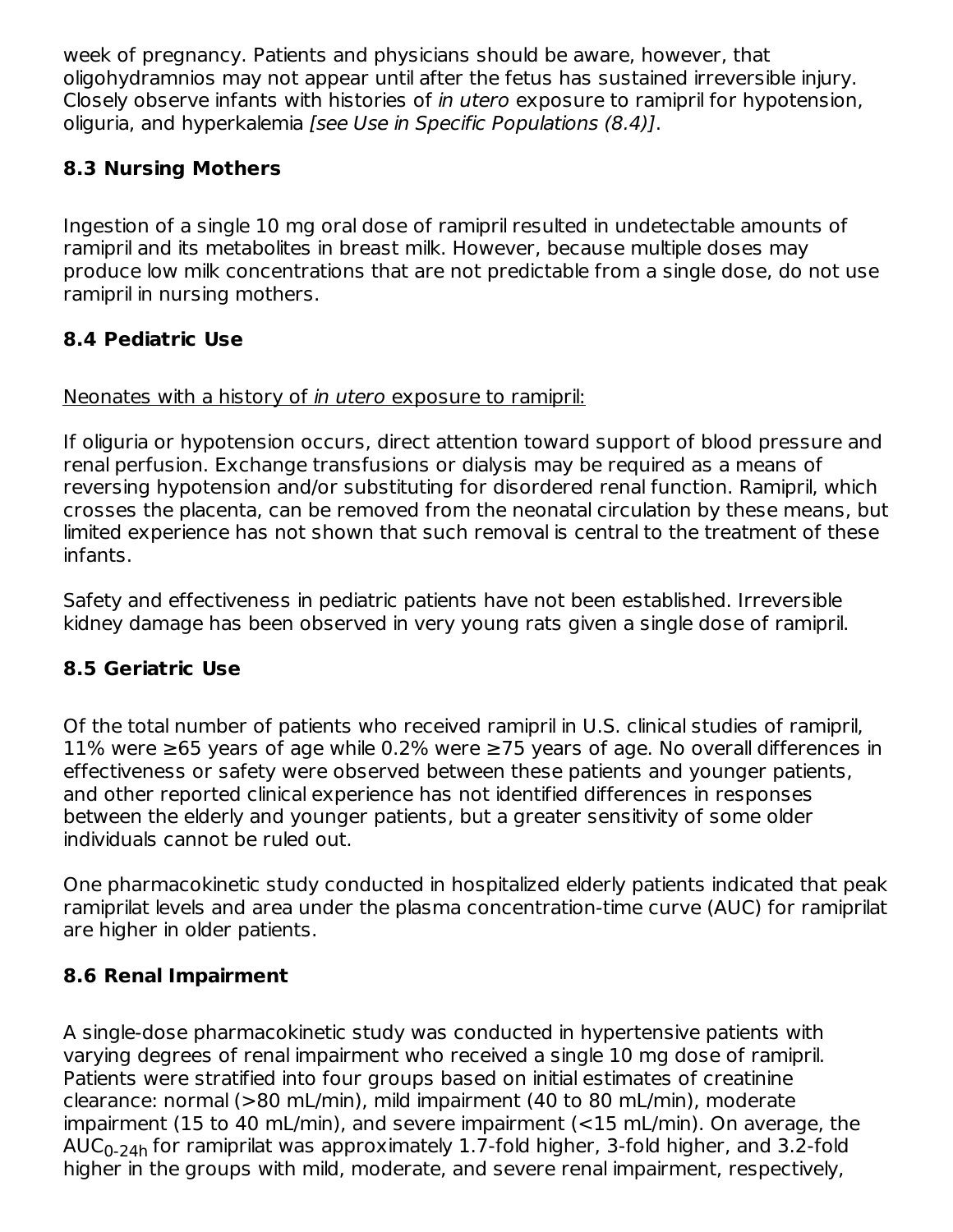compared to the group with normal renal function. Overall, the results suggest that the starting dose of ramipril should be adjusted downward in patients with moderate-tosevere renal impairment.

### **10 OVERDOSAGE**

Single oral doses of ramipril in rats and mice of 10 g/kg to 11 g/kg resulted in significant lethality. In dogs, oral doses as high as 1 g/kg induced only mild gastrointestinal distress. Limited data on human overdosage are available. The most likely clinical manifestations would be symptoms attributable to hypotension.

Laboratory determinations of serum levels of ramipril and its metabolites are not widely available, and such determinations have, in any event, no established role in the management of ramipril overdose.

No data are available to suggest physiological maneuvers (e.g., maneuvers to change the pH of the urine) that might accelerate elimination of ramipril and its metabolites. Similarly, it is not known which, if any, of these substances can be effectively removed from the body by hemodialysis.

Angiotensin II could presumably serve as a specific antagonist-antidote in the setting of ramipril overdose, but angiotensin II is essentially unavailable outside of scattered research facilities. Because the hypotensive effect of ramipril is achieved through vasodilation and effective hypovolemia, it is reasonable to treat ramipril overdose by infusion of normal saline solution.

### **11 DESCRIPTION**

Ramipril is a 2-aza-bicyclo [3.3.0]-octane-3-carboxylic acid derivative. It is a white to almost white crystalline powder soluble in polar organic solvents and buffered aqueous solutions. Ramipril melts between 105° to 112°C.

The CAS Registry Number is 87333-19-5. Ramipril's chemical name is (2S,3aS,6aS)- 1[(S)-N-[(S)-1-Carboxy-3-phenylpropyl] alanyl] octahydrocyclopenta [b]pyrrole-2 carboxylic acid, 1-ethyl ester.

The inactive ingredients present are pregelatinized starch and silica hydrophobic, colloidal anhydrous. The empty hard gelatin capsule shells contain gelatin, sodium lauryl sulfate, and titanium dioxide. In addition, the 1.25 mg capsule shell contains iron oxide yellow, 2.5 mg capsule shell contains D&C yellow 10 and FD&C red 40, the 5 mg capsule shell contains FD&C blue 1 and FD&C red 40, and the 10 mg capsule shell contains FD&C blue 1. The capsules are printed with edible ink containing black iron oxide and shellac.

The structural formula for ramipril is: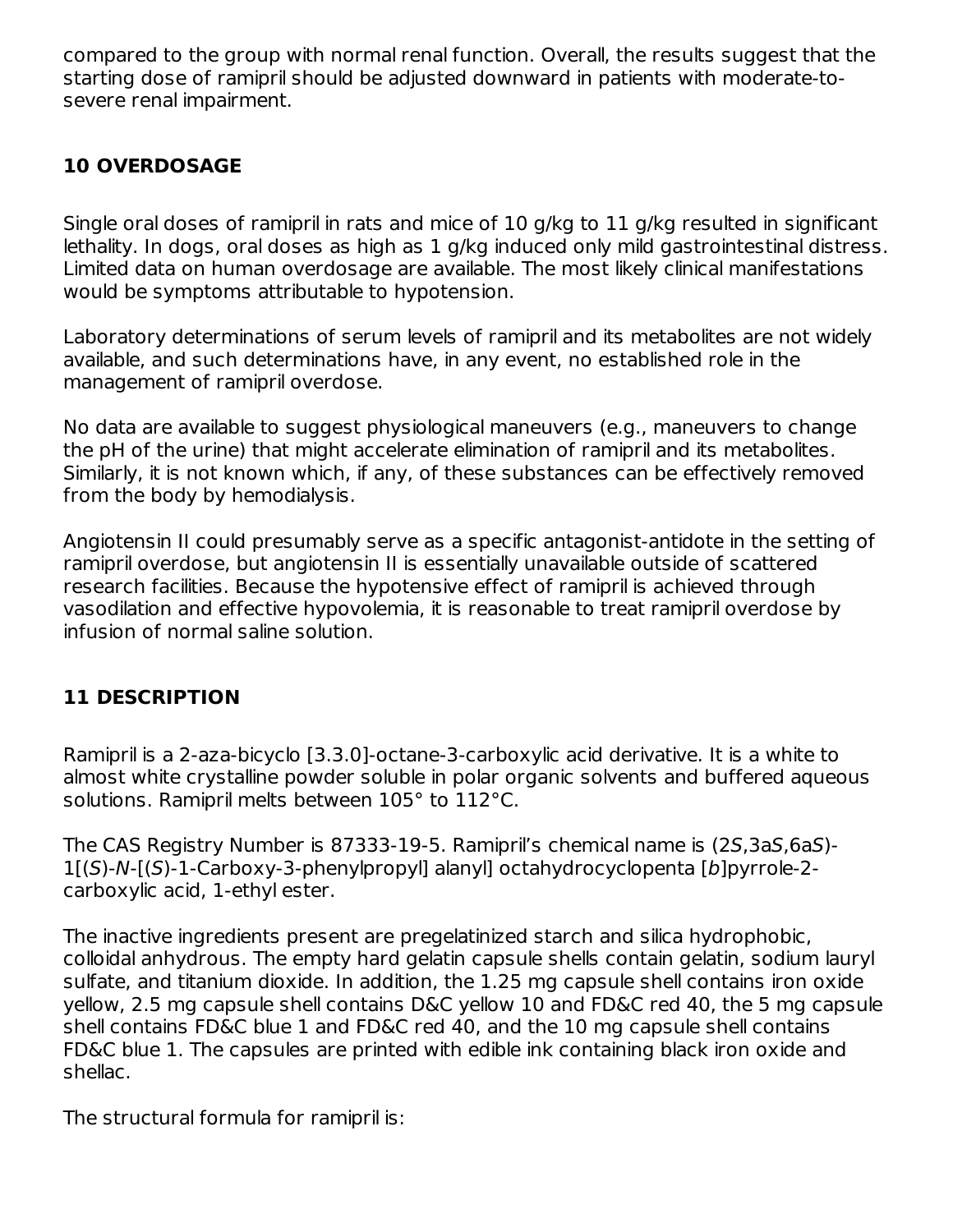

Its molecular formula is  $C_{23}H_{32}N_2O_5$  and its molecular weight is 416.5.

Ramiprilat, the diacid metabolite of ramipril, is a non-sulfhydryl ACE inhibitor. Ramipril is converted to ramiprilat by hepatic cleavage of the ester group.

### **12 CLINICAL PHARMACOLOGY**

### **12.1 Mechanism of Action**

Ramipril and ramiprilat inhibit ACE in human subjects and animals. Angiotensin converting enzyme is a peptidyl dipeptidase that catalyzes the conversion of angiotensin I to the vasoconstrictor substance, angiotensin II. Angiotensin II also stimulates aldosterone secretion by the adrenal cortex. Inhibition of ACE results in decreased plasma angiotensin II, which leads to decreased vasopressor activity and to decreased aldosterone secretion. The latter decrease may result in a small increase of serum potassium. In hypertensive patients with normal renal function treated with ramipril alone for up to 56 weeks, approximately 4% of patients during the trial had an abnormally high serum potassium and an increase from baseline greater than 0.75 mEq/L, and none of the patients had an abnormally low potassium and a decrease from baseline greater than 0.75 mEq/L. In the same study, approximately 2% of patients treated with ramipril and hydrochlorothiazide for up to 56 weeks had abnormally high potassium values and an increase from baseline of 0.75 mEq/L or greater; and approximately 2% had abnormally low values and decreases from baseline of 0.75 mEq/L or greater [see Warnings and Precautions (5.8)]. Removal of angiotensin II negative feedback on renin secretion leads to increased plasma renin activity.

The effect of ramipril on hypertension appears to result at least in part from inhibition of both tissue and circulating ACE activity, thereby reducing angiotensin II formation in tissue and plasma.

Angiotensin converting enzyme is identical to kininase, an enzyme that degrades bradykinin. Whether increased levels of bradykinin, a potent vasopressor peptide, play a role in the therapeutic effects of ramipril remains to be elucidated.

While the mechanism through which ramipril lowers blood pressure is believed to be primarily suppression of the renin-angiotensin-aldosterone system, ramipril has an antihypertensive effect even in patients with low-renin hypertension. Although ramipril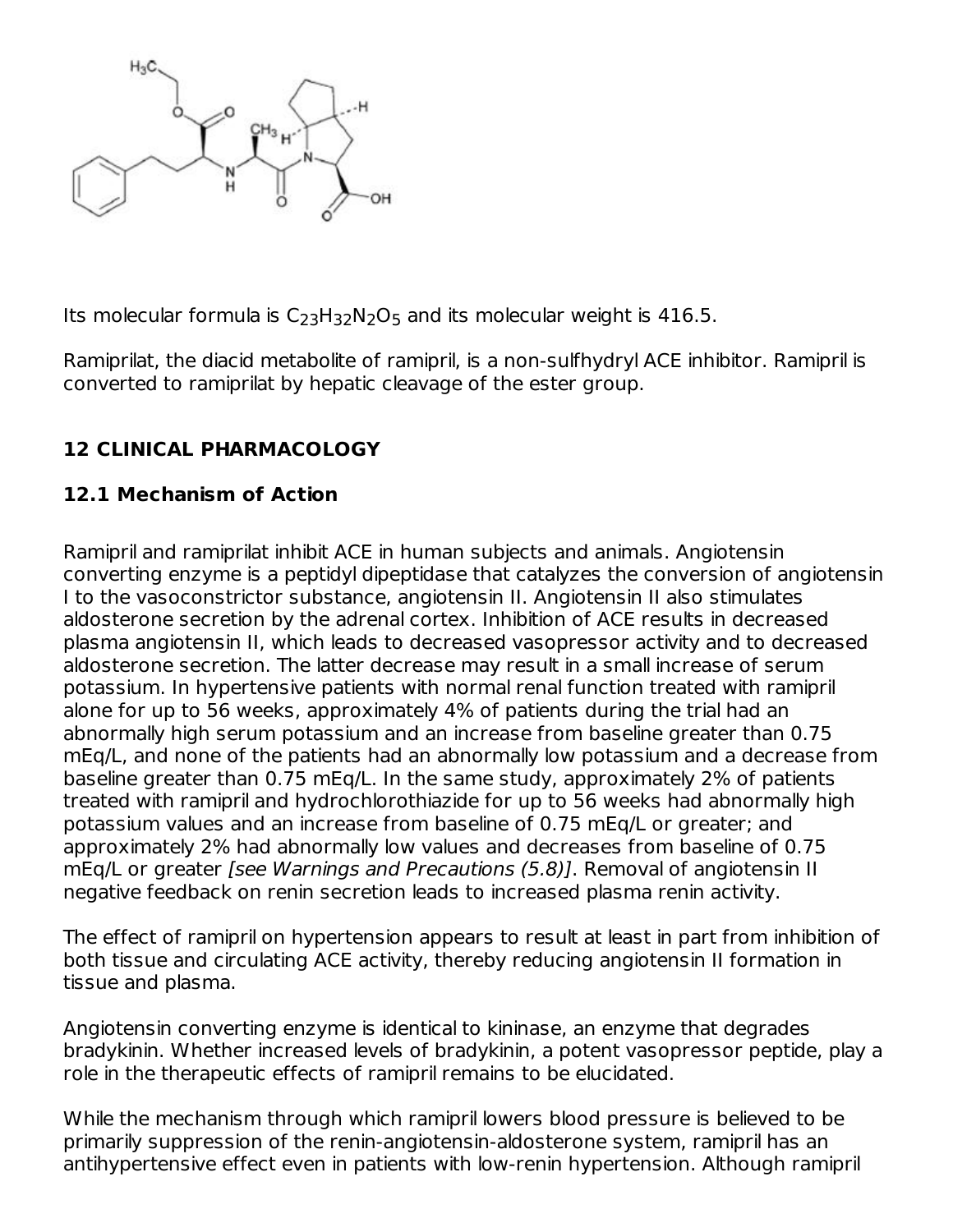was antihypertensive in all races studied, Black hypertensive patients (usually a low-renin hypertensive population) had a blood pressure lowering response to monotherapy, albeit a smaller average response, than non-Black patients.

### **12.2 Pharmacodynamics**

Single doses of ramipril of 2.5 mg to 20 mg produce approximately 60% to 80% inhibition of ACE activity 4 hours after dosing with approximately 40% to 60% inhibition after 24 hours. Multiple oral doses of ramipril of 2 mg or more cause plasma ACE activity to fall by more than 90% 4 hours after dosing, with over 80% inhibition of ACE activity remaining 24 hours after dosing. The more prolonged effect of even small multiple doses presumably reflects saturation of ACE binding sites by ramiprilat and relatively slow release from those sites.

### **12.3 Pharmacokinetics**

### Absorption

Following oral administration of ramipril, peak plasma concentrations (C $_{\sf max}$ ) of ramipril are reached within 1 hour. The extent of absorption is at least 50% to 60%, and is not significantly influenced by the presence of food in the gastrointestinal tract, although the rate of absorption is reduced.

In a trial in which subjects received ramipril capsules or the contents of identical capsules dissolved in water, dissolved in apple juice, or suspended in applesauce, serum ramiprilat levels were essentially unrelated to the use or non-use of the concomitant liquid or food.

### Distribution

Cleavage of the ester group (primarily in the liver) converts ramipril to its active diacid metabolite, ramiprilat. Peak plasma concentrations of ramiprilat are reached 2 to 4 hours after drug intake. The serum protein binding of ramipril is about 73% and that of ramiprilat about 56%; in vitro, these percentages are independent of concentration over the range of 0.01 mcg/mL to 10 mcg/mL.

#### Metabolism

Ramipril is almost completely metabolized to ramiprilat, which has about 6 times the ACE inhibitory activity of ramipril, and to the diketopiperazine ester, the diketopiperazine acid, and the glucuronides of ramipril and ramiprilat, all of which are inactive.

Plasma concentrations of ramipril and ramiprilat increase with increased dose, but are not strictly dose-proportional. The 24-hour AUC for ramiprilat, however, is doseproportional over the 2.5 mg to 20 mg dose range. The absolute bioavailabilities of ramipril and ramiprilat were 28% and 44%, respectively, when 5 mg of oral ramipril was compared with the same dose of ramipril given intravenously.

After once-daily dosing, steady-state plasma concentrations of ramiprilat are reached by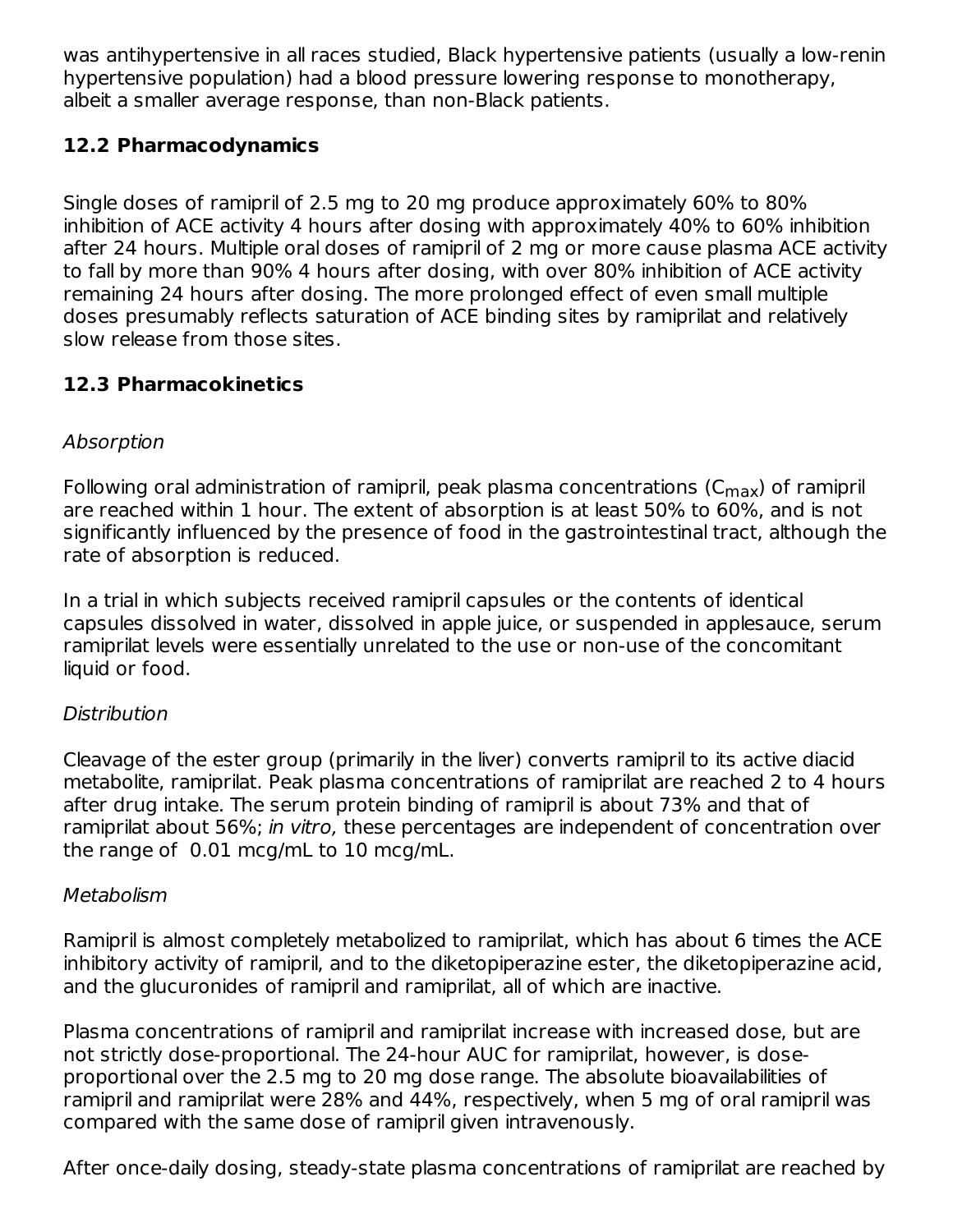the fourth dose. Steady-state concentrations of ramiprilat are somewhat higher than those seen after the first dose of ramipril, especially at low doses (2.5 mg), but the difference is clinically insignificant.

Plasma concentrations of ramiprilat decline in a triphasic manner (initial rapid decline, apparent elimination phase, terminal elimination phase). The initial rapid decline, which represents distribution of the drug into a large peripheral compartment and subsequent binding to both plasma and tissue ACE, has a half-life of 2 to 4 hours. Because of its potent binding to ACE and slow dissociation from the enzyme, ramiprilat shows two elimination phases. The apparent elimination phase corresponds to the clearance of free ramiprilat and has a half-life of 9 to 18 hours. The terminal elimination phase has a prolonged half-life (>50 hours) and probably represents the binding/dissociation kinetics of the ramiprilat/ACE complex. It does not contribute to the accumulation of the drug. After multiple daily doses of ramipril 5 mg to 10 mg, the half-life of ramiprilat concentrations within the therapeutic range was 13 to 17 hours.

In patients with creatinine clearance <40 mL/min/1.73 m<sup>2</sup>, peak levels of ramiprilat are approximately doubled, and trough levels may be as much as quintupled. In multipledose regimens, the total exposure to ramiprilat (AUC) in these patients is 3 to 4 times as large as it is in patients with normal renal function who receive similar doses.

In patients with impaired liver function, the metabolism of ramipril to ramiprilat appears to be slowed, possibly because of diminished activity of hepatic esterases, and plasma ramipril levels in these patients are increased about 3-fold. Peak concentrations of ramiprilat in these patients, however, are not different from those seen in subjects with normal hepatic function, and the effect of a given dose on plasma ACE activity does not vary with hepatic function.

#### Excretion

After oral administration of ramipril, about 60% of the parent drug and its metabolites are eliminated in the urine, and about 40% is found in the feces. Drug recovered in the feces may represent both biliary excretion of metabolites and/or unabsorbed drug, however the proportion of a dose eliminated by the bile has not been determined. Less than 2% of the administered dose is recovered in urine as unchanged ramipril.

The urinary excretion of ramipril, ramiprilat, and their metabolites is reduced in patients with impaired renal function. Compared to normal subjects, patients with creatinine clearance <40 mL/min/1.73 m<sup>2</sup> had higher peak and trough ramiprilat levels and slightly longer times to peak concentrations.

### **13 NONCLINICAL TOXICOLOGY**

### **13.1 Carcinogenesis, Mutagenesis, Impairment of Fertility**

No evidence of a tumorigenic effect was found when ramipril was given by gavage to rats for up to 24 months at doses of up to 500 mg/kg/day or to mice for up to 18 months at doses of up to 1000 mg/kg/day. (For either species, these doses are about 200 times the maximum recommended human dose when compared on the basis of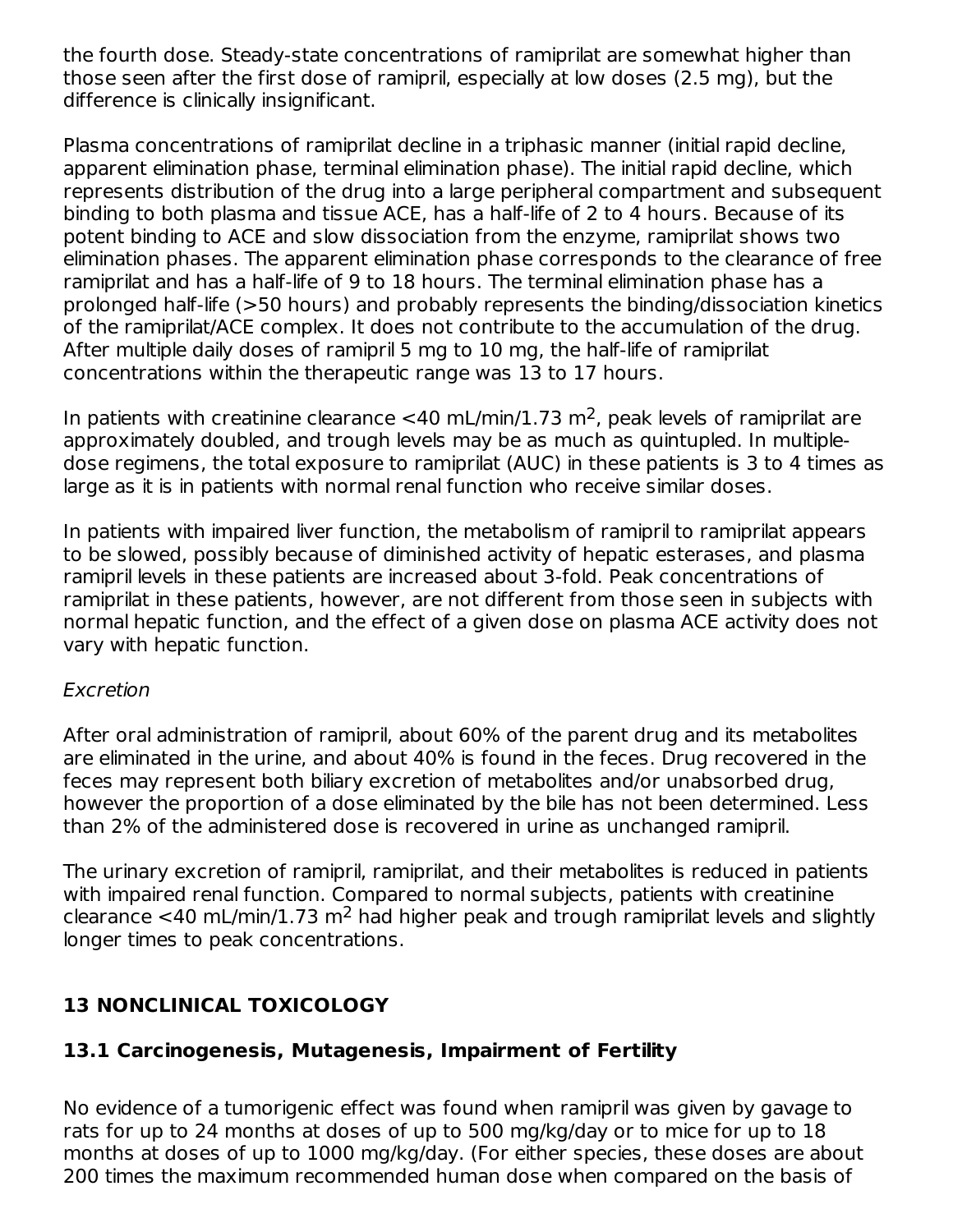body surface area.) No mutagenic activity was detected in the Ames test in bacteria, the micronucleus test in mice, unscheduled DNA synthesis in a human cell line, or a forward gene-mutation assay in a Chinese hamster ovary cell line. Several metabolites and degradation products of ramipril were also negative in the Ames test. A study in rats with dosages as great as 500 mg/kg/day did not produce adverse effects on fertility.

No teratogenic effects of ramipril were seen in studies of pregnant rats, rabbits, and cynomolgus monkeys. On a body surface area basis, the doses used were up to approximately 400 times (in rats and monkeys) and 2 times (in rabbits) the recommended human dose.

### **14 CLINICAL STUDIES**

### **14.1 Hypertension**

Ramipril has been compared with other ACE inhibitors, beta-blockers, and thiazide diuretics as monotherapy for hypertension. It was approximately as effective as other ACE inhibitors and as atenolol.

Administration of ramipril to patients with mild to moderate hypertension results in a reduction of both supine and standing blood pressure to about the same extent with no compensatory tachycardia. Symptomatic postural hypotension is infrequent, although it can occur in patients who are salt- and/or volume-depleted [see Warnings and Precautions (5.5)]. Use of ramipril in combination with thiazide diuretics gives a blood pressure lowering effect greater than that seen with either agent alone.

In single-dose studies, doses of 5 mg to 20 mg of ramipril lowered blood pressure within 1 to 2 hours, with peak reductions achieved 3 to 6 hours after dosing. The antihypertensive effect of a single dose persisted for 24 hours. In longer term (4 to 12 weeks) controlled studies, once-daily doses of 2.5 mg to 10 mg were similar in their effect, lowering supine or standing systolic and diastolic blood pressures 24 hours after dosing by about 6/4 mmHg more than placebo. In comparisons of peak vs. trough effect, the trough effect represented about 50 to 60% of the peak response. In a titration study comparing divided (bid) vs. qd treatment, the divided regimen was superior, indicating that for some patients, the antihypertensive effect with once-daily dosing is not adequately maintained.

In most trials, the antihypertensive effect of ramipril increased during the first several weeks of repeated measurements. The antihypertensive effect of ramipril has been shown to continue during long-term therapy for at least 2 years. Abrupt withdrawal of ramipril has not resulted in a rapid increase in blood pressure. Ramipril has been compared with other ACE inhibitors, beta-blockers, and thiazide diuretics. Ramipril was approximately as effective as other ACE inhibitors and as atenolol. In both Caucasians and Blacks, hydrochlorothiazide (25 or 50 mg) was significantly more effective than ramipril.

Ramipril was less effective in blacks than in Caucasians. The effectiveness of ramipril was not influenced by age, sex, or weight.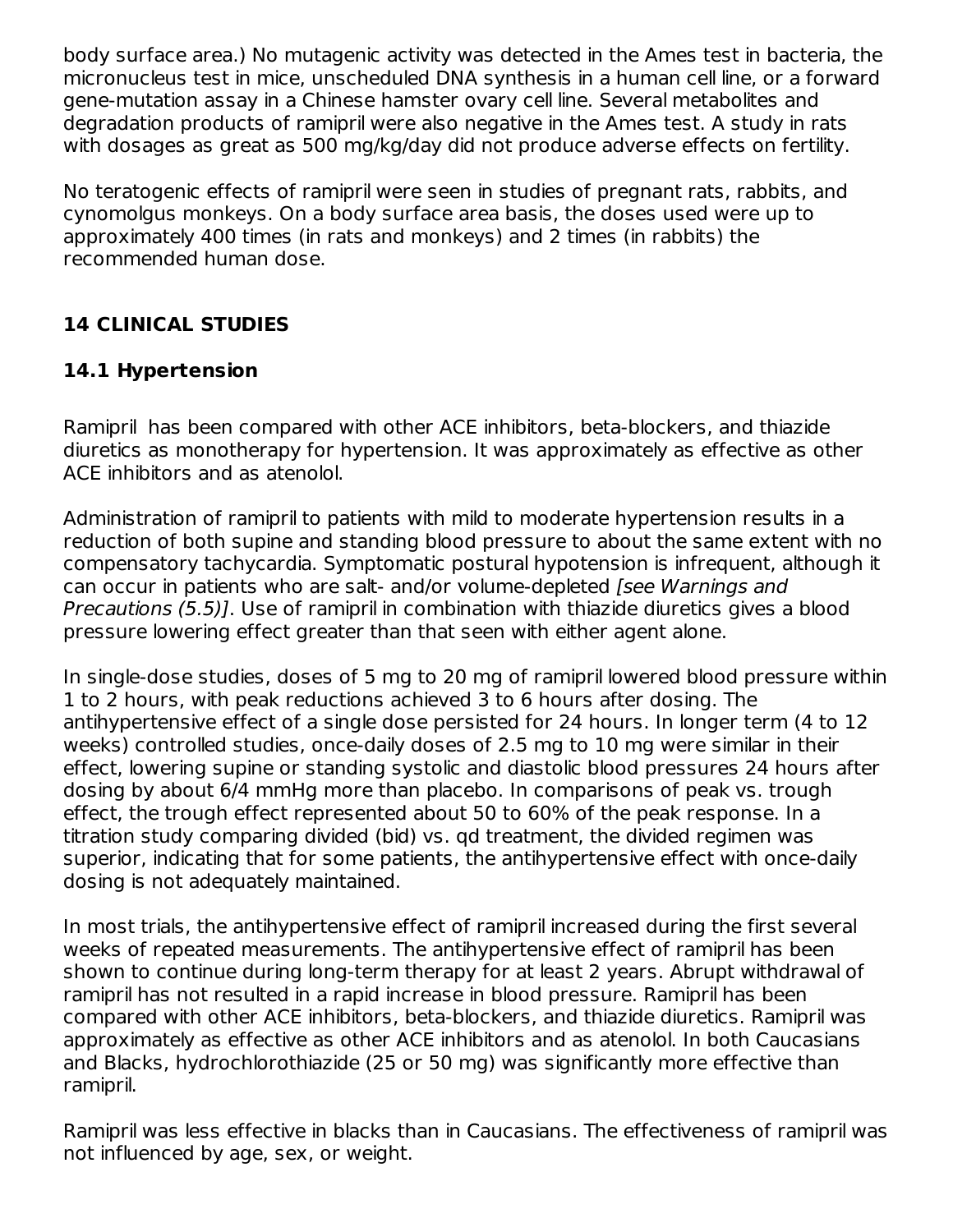In a baseline controlled study of 10 patients with mild essential hypertension, blood pressure reduction was accompanied by a 15% increase in renal blood flow. In healthy volunteers, glomerular filtration rate was unchanged.

#### **14.2 Reduction in Risk of Myocardial Infarction, Stroke, and Death from Cardiovascular Causes**

The HOPE study was a large, multicenter, randomized, double-blind, placebo-controlled, 2 x 2 factorial design study conducted in 9541 patients (4645 on ramipril) who were 55 years or older and considered at high risk of developing a major cardiovascular event because of a history of coronary artery disease, stroke, peripheral vascular disease, or diabetes that was accompanied by at least one other cardiovascular risk factor (hypertension, elevated total cholesterol levels, low HDL levels, cigarette smoking, or documented microalbuminuria). Patients were either normotensive or under treatment with other antihypertensive agents. Patients were excluded if they had clinical heart failure or were known to have a low ejection fraction (<0.40). This study was designed to examine the long-term (mean of 5 years) effects of ramipril (10 mg orally once daily) on the combined endpoint of myocardial infarction, stroke, or death from cardiovascular causes.

The HOPE study results showed that ramipril (10 mg/day) significantly reduced the rate of myocardial infarction, stroke, or death from cardiovascular causes (826/4652 vs. 651/4645, relative risk 0.78), as well as the rates of the 3 components of the combined endpoint. The relative risk of the composite outcomes in the ramipril group as compared to the placebo group was 0.78% (95% confidence interval, 0.70 to 0.86). The effect was evident after about 1 year of treatment.

| <b>Outcome</b>                                                          | <b>Placebo</b><br>$(N=4652)$ | Ramipril<br>$(N=4645)$ | <b>Relative Risk</b><br>(95% CI)      |
|-------------------------------------------------------------------------|------------------------------|------------------------|---------------------------------------|
|                                                                         | n(%)                         | n(%)                   | <b>P-Value</b>                        |
| <b>Combined Endpoint</b>                                                |                              |                        |                                       |
| Myocardial infarction, stroke,<br>or death from cardiovascular<br>cause | 826 (17.8%)                  | 651 (14.0%)            | $0.78$ (0.70 to 0.86)<br>$P = 0.0001$ |
| <b>Component Endpoint</b>                                               |                              |                        |                                       |
| Death from cardiovascular<br>causes                                     | 377 (8.1%)                   | 282 (6.1%)             | $0.74$ (0.64 to 0.87)<br>$P = 0.0002$ |
| Myocardial infarction                                                   | 570 (12.3%)                  | 459 (9.9%)             | $0.80$ (0.70 to 0.90)<br>$P = 0.0003$ |
| <b>Stroke</b>                                                           | 226 (4.9%)                   | 156 (3.4%)             | $0.68$ (0.56 to 0.84)<br>$P = 0.0002$ |
| <b>Overall Mortality</b>                                                |                              |                        |                                       |
| Death from any cause                                                    | 569 (12.2%)                  | 482 (10.4%)            | $0.84$ (0.75 to 0.95)<br>$P = 0.005$  |

#### **Table 3. Summary of Combined Components and Endpoints—HOPE Study**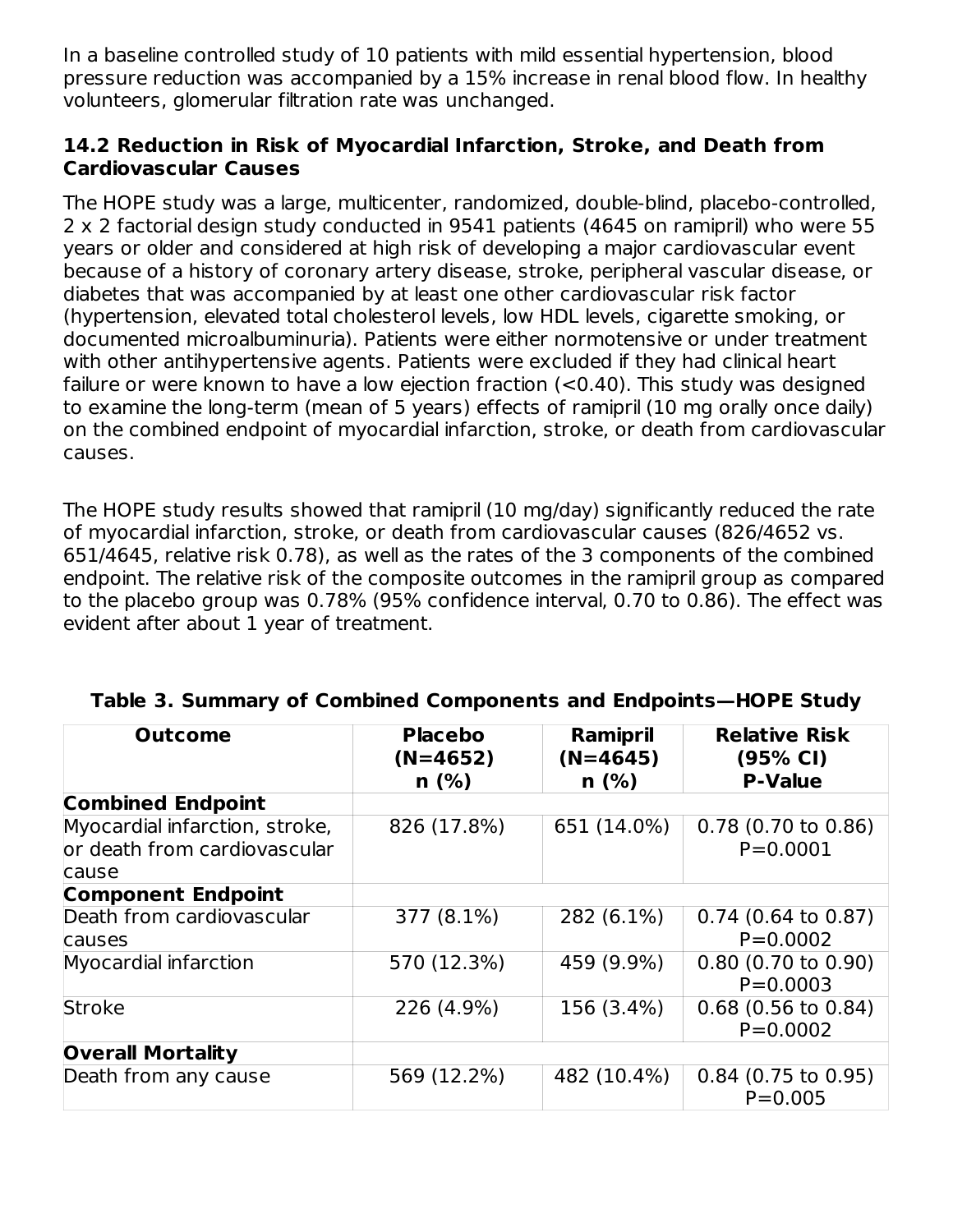**Figure 1. Kaplan-Meier Estimates of the Composite Outcome of Myocardial Infarction, Stroke, or Death from Cardiovascular Causes in the Ramipril Group and the Placebo Group**



Ramipril was effective in different demographic subgroups (i.e., gender, age), subgroups defined by underlying disease (e.g., cardiovascular disease, hypertension), and subgroups defined by concomitant medication. There were insufficient data to determine whether or not ramipril was equally effective in ethnic subgroups.

This study was designed with a prespecified substudy in diabetics with at least one other cardiovascular risk factor. Effects of ramipril on the combined endpoint and its components were similar in diabetics (N=3577) to those in the overall study population.

| Table 4. Summary of Combined Endpoints and Components in Diabetics- |
|---------------------------------------------------------------------|
| <b>HOPE Study</b>                                                   |

| <b>Outcome</b>                   | <b>Placebo</b><br>$(N=1769)$<br>n(%) | Ramipril<br>$(N=1808)$<br>n(%) | <b>Relative Risk</b><br><b>Reduction (95%</b><br>CI) P-Value |
|----------------------------------|--------------------------------------|--------------------------------|--------------------------------------------------------------|
| <b>Combined Endpoint</b>         |                                      |                                |                                                              |
| Myocardial infarction, stroke,   | or 351 (19.8%) 277 (15.3%)           |                                | $0.25(0.12 \text{ to } 0.36)$                                |
| death from cardiovascular cause  |                                      |                                | $P = 0.0004$                                                 |
| <b>Component Endpoint</b>        |                                      |                                |                                                              |
| Death from cardiovascular causes | 172(9.7%)                            | $ 112(6.2\%)$                  | $0.37(0.21 \text{ to } 0.51)$                                |
|                                  |                                      |                                | $P = 0.0001$                                                 |
| Myocardial infarction            | 229 (12.9%)                          | 185(10.2%)                     | $0.22$ (0.06 to 0.36)                                        |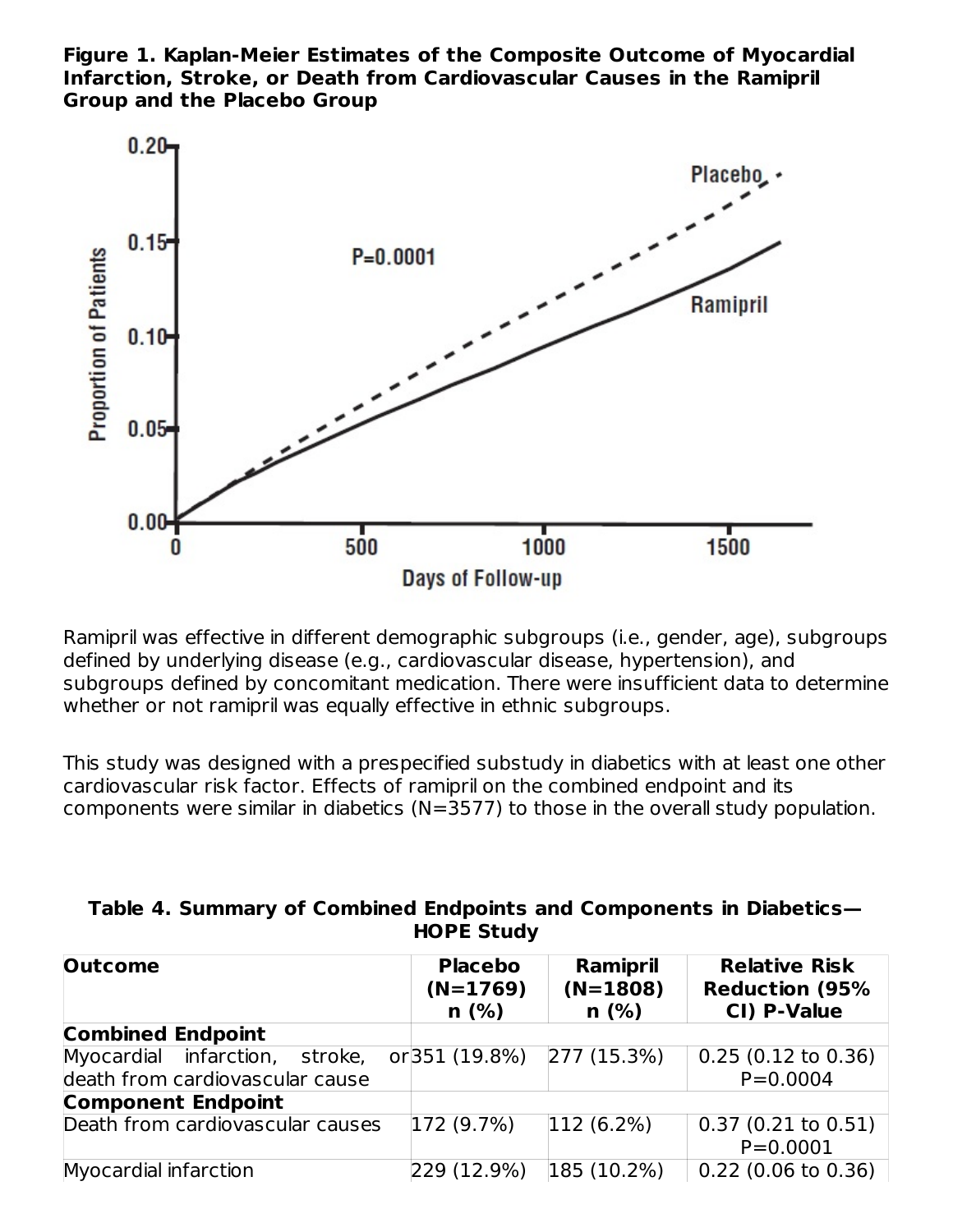|        |               |          | $P = 0.01$                    |
|--------|---------------|----------|-------------------------------|
| Stroke | $ 108(6.1\%)$ | 76(4.2%) | $0.33(0.10 \text{ to } 0.50)$ |
|        |               |          | $P = 0.007$                   |

#### **Figure 2. The Beneficial Effect of Treatment with Ramipril on the Composite Outcome of Myocardial Infarction, Stroke, or Death from Cardiovascular Causes Overall and in Various Subgroups**

|                                                                             |                                   | Incidence of<br>Composite              |         |                                                                            |
|-----------------------------------------------------------------------------|-----------------------------------|----------------------------------------|---------|----------------------------------------------------------------------------|
| Overall                                                                     | No. of<br><b>Patients</b><br>9297 | Outcome<br>in Placebo<br>Group<br>17.8 |         |                                                                            |
| Cardiovascular disease<br>No cardiovascular disease                         | 8162<br>1135                      | 18.7<br>10.2                           |         |                                                                            |
| <b>Diabetes</b><br>No diabetes                                              | 3577<br>5720                      | 19.8<br>16.5                           |         |                                                                            |
| Age $<$ 65 yr<br>Age $<$ 65 yr                                              | 4169<br>5128                      | 14.2<br>20.7                           |         |                                                                            |
| Male sex<br>Female sex                                                      | 6817<br>2480                      | 18.7<br>14.4                           |         |                                                                            |
| Hypertension<br>No hypertension                                             | 4355<br>4942                      | 19.5<br>16.3                           |         |                                                                            |
| History of coronary artery disease<br>No history of coronary artery disease | 7477<br>1820                      | 18.6<br>14.2                           |         |                                                                            |
| Prior myocardial infraction<br>No prior myocardial infraction               | 4892<br>4405                      | 20.9<br>14.2                           |         |                                                                            |
| Cerebrovascular disease<br>No cerebrovascular disease                       | 1013<br>8284                      | 25.9<br>16.7                           |         |                                                                            |
| Peripheral vascular disease<br>No peripheral vascular disease               | 4051<br>5246                      | 22.0<br>14.3                           |         |                                                                            |
| Microalbuminuria<br>No microalbuminuria                                     | 1956<br>7341                      | 26.4<br>15.4                           |         |                                                                            |
|                                                                             |                                   | 0.6                                    | 8<br>0. | 1.2<br>1.0<br>Relative Risk in Ramipril Group<br>(95% confidence interval) |

Cerebrovascular disease was defined as stroke or transient ischemic attacks. The size of each symbol is proportional to the number of patients in each group. The dashed line indicates overall relative risk.

The benefits of ramipril were observed among patients who were taking aspirin or other anti-platelet agents, beta-blockers, and lipid-lowering agents as well as diuretics and calcium channel blockers.

#### **14.3 Heart Failure Post-Myocardial Infarction**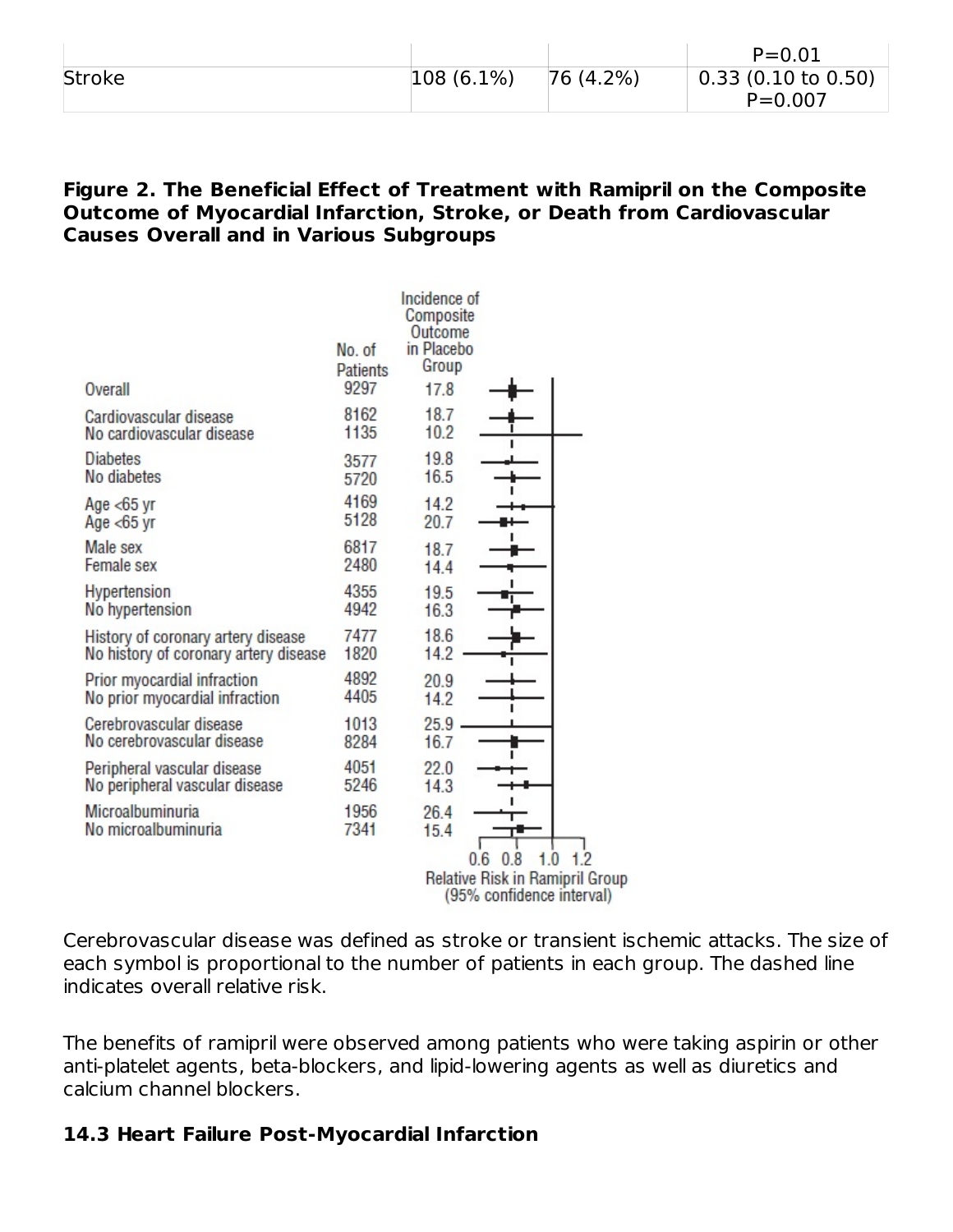Ramipril was studied in the AIRE trial. This was a multinational (mainly European) 161 center, 2006-patient, double-blind, randomized, parallel-group study comparing ramipril to placebo in stable patients, 2 to 9 days after an acute myocardial infarction, who had shown clinical signs of congestive heart failure at any time after the myocardial infarction. Patients in severe (NYHA class IV) heart failure, patients with unstable angina, patients with heart failure of congenital or valvular etiology, and patients with contraindications to ACE inhibitors were all excluded. The majority of patients had received thrombolytic therapy at the time of the index infarction, and the average time between infarction and initiation of treatment was 5 days.

Patients randomized to ramipril treatment were given an initial dose of 2.5 mg twice daily. If the initial regimen caused undue hypotension, the dose was reduced to 1.25 mg, but in either event doses were titrated upward (as tolerated) to a target regimen (achieved in 77% of patients randomized to ramipril) of 5 mg twice daily. Patients were then followed for an average of 15 months, with the range of follow-up between 6 and 46 months.

The use of ramipril was associated with a 27% reduction (p=0.002) in the risk of death from any cause; about 90% of the deaths that occurred were cardiovascular, mainly sudden death. The risks of progression to severe heart failure and of congestive heart failure-related hospitalization were also reduced, by  $23\%$  (p=0.017) and  $26\%$  (p=0.011), respectively. The benefits of ramipril therapy were seen in both genders, and they were not affected by the exact timing of the initiation of therapy, but older patients may have had a greater benefit than those under 65. The benefits were seen in patients on (and not on) various concomitant medications. At the time of randomization these included aspirin (about 80% of patients), diuretics (about 60%), organic nitrates (about 55%), beta-blockers (about 20%), calcium channel blockers (about 15%), and digoxin (about 12%).

#### **16 HOW SUPPLIED/STORAGE AND HANDLING**

Product: 50090-1118

NDC: 50090-1118-1 90 CAPSULE in a BOTTLE

Product: 50090-1120

### **17 PATIENT COUNSELING INFORMATION**

### **Angioedema**

Angioedema, including laryngeal edema, can occur with treatment with ACE inhibitors, especially following the first dose. Advise patients to immediately report any signs or symptoms suggesting angioedema (swelling of face, eyes, lips, or tongue, or difficulty in breathing) and to temporarily discontinue drug until they have consulted with the prescribing physician.

#### **Neutropenia**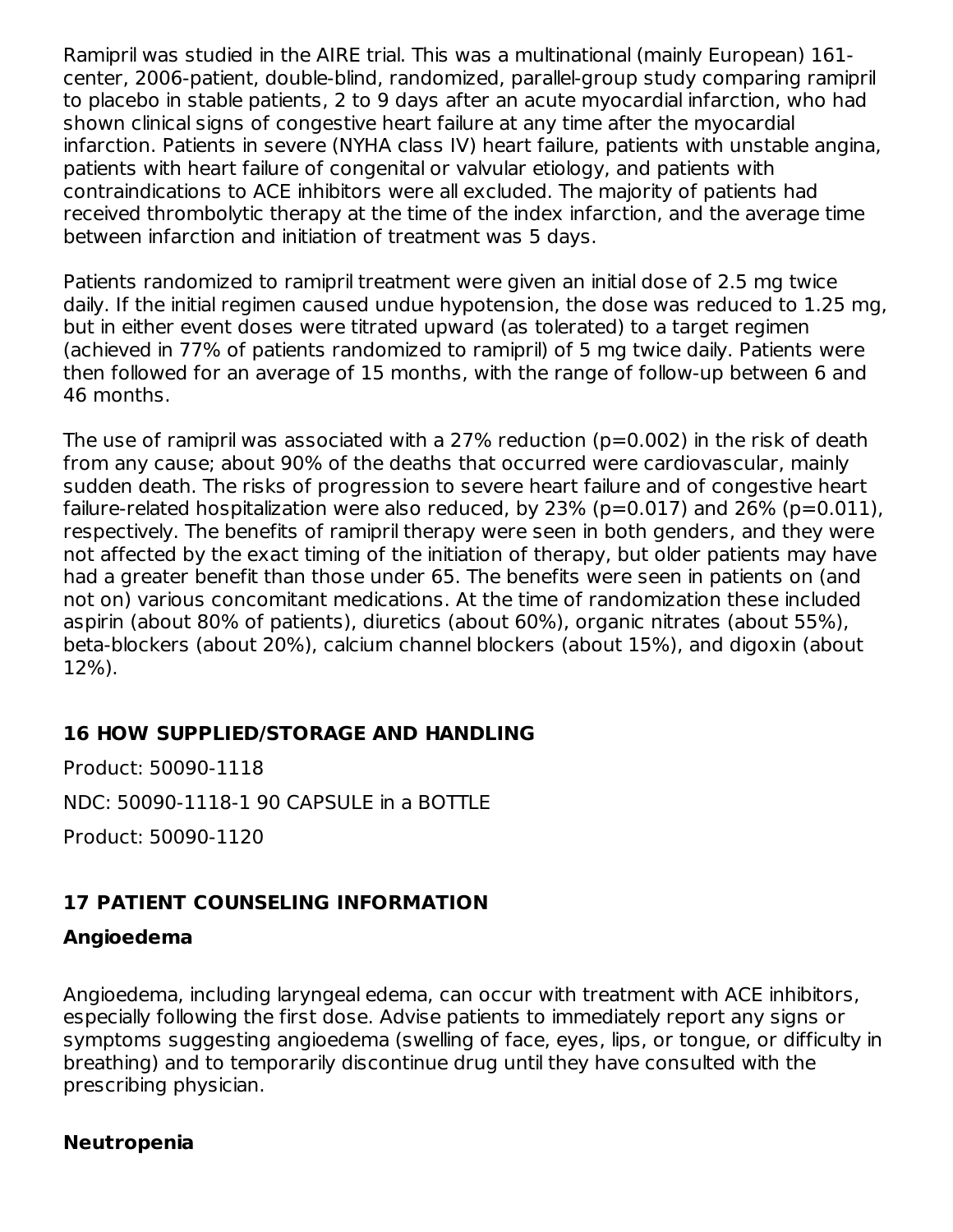Advise patients to promptly report any indication of infection (e.g., sore throat, fever), which could be a sign of neutropenia.

### **Symptomatic Hypotension**

Inform patients that light-headedness can occur, especially during the first days of therapy, and it should be reported. Advise patients to discontinue ramipril if syncope (fainting) occurs, and to follow up with their health care providers.

Inform patients that inadequate fluid intake or excessive perspiration, diarrhea, or vomiting while taking ramipril can lead to an excessive fall in blood pressure, with the same consequences of lightheadedness and possible syncope.

#### **Pregnancy**

Tell female patients of childbearing age about the consequences of exposure to ramipril during pregnancy. Discuss treatment options with women planning to become pregnant. Ask patients to report pregnancies to their physicians as soon as possible.

#### **Hyperkalemia**

Advise patients not to use salt substitutes containing potassium without consulting their physician.

Distributed by: **Aurobindo Pharma USA, Inc.** 279 Princeton-Hightstown Road East Windsor, NJ 08520

Manufactured by: **Aurobindo Pharma Limited** Hyderabad-500 038, India

Revised: 09/2020

#### **Ramipril**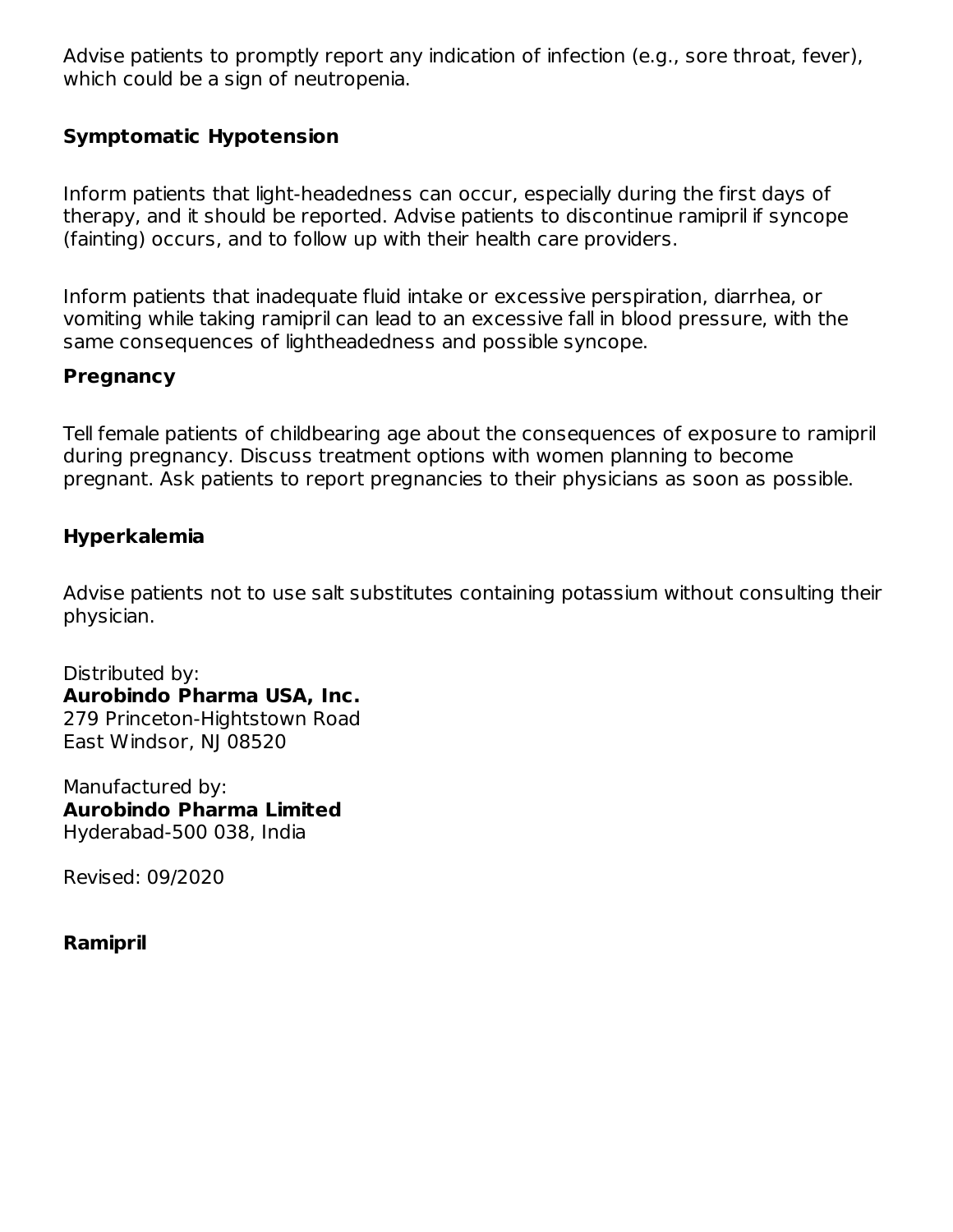# **Ramipril**

|                | NDC 50090-1120-0<br>Product No. 6112-0                         |  |  |
|----------------|----------------------------------------------------------------|--|--|
| L O.T          | RAMIPRIL                                                       |  |  |
|                | 10 <sub>MG</sub>                                               |  |  |
|                | <b>FACH HARD GELATIN CAPSULE CONTAIN</b><br>RAMIPRIL USP 10 MG |  |  |
|                | STORE AT 68 TO 77 DEGREES F                                    |  |  |
|                | <b>30 CAPSULES</b>                                             |  |  |
|                |                                                                |  |  |
| <b>ACKAGED</b> | A-S Medication Solutions<br>Libertyville, IL 60048             |  |  |
|                | SOURCE NDC: 65862-477-01                                       |  |  |

| <b>RAMIPRIL</b><br>ramipril capsule                        |                                          |                              |          |                                   |                 |
|------------------------------------------------------------|------------------------------------------|------------------------------|----------|-----------------------------------|-----------------|
|                                                            |                                          |                              |          |                                   |                 |
| <b>Product Information</b>                                 |                                          |                              |          |                                   |                 |
| <b>Product Type</b>                                        | <b>HUMAN PRESCRIPTION</b><br><b>DRUG</b> | <b>Item Code</b><br>(Source) |          | NDC:50090-1118(NDC:65862-<br>476) |                 |
| <b>Route of Administration</b>                             | ORAI                                     |                              |          |                                   |                 |
|                                                            |                                          |                              |          |                                   |                 |
| <b>Active Ingredient/Active Moiety</b>                     |                                          |                              |          |                                   |                 |
|                                                            | <b>Ingredient Name</b>                   |                              |          | <b>Basis of Strength</b>          | <b>Strength</b> |
| RAMIPRIL (UNII: L35JN3I7SJ) (RAMIPRILAT - UNII:6N5U4QFC3G) |                                          |                              | RAMIPRIL |                                   | 5 <sub>mg</sub> |
|                                                            |                                          |                              |          |                                   |                 |
| <b>Inactive Ingredients</b>                                |                                          |                              |          |                                   |                 |
|                                                            | <b>Ingredient Name</b>                   |                              |          |                                   | <b>Strength</b> |
|                                                            |                                          |                              |          |                                   |                 |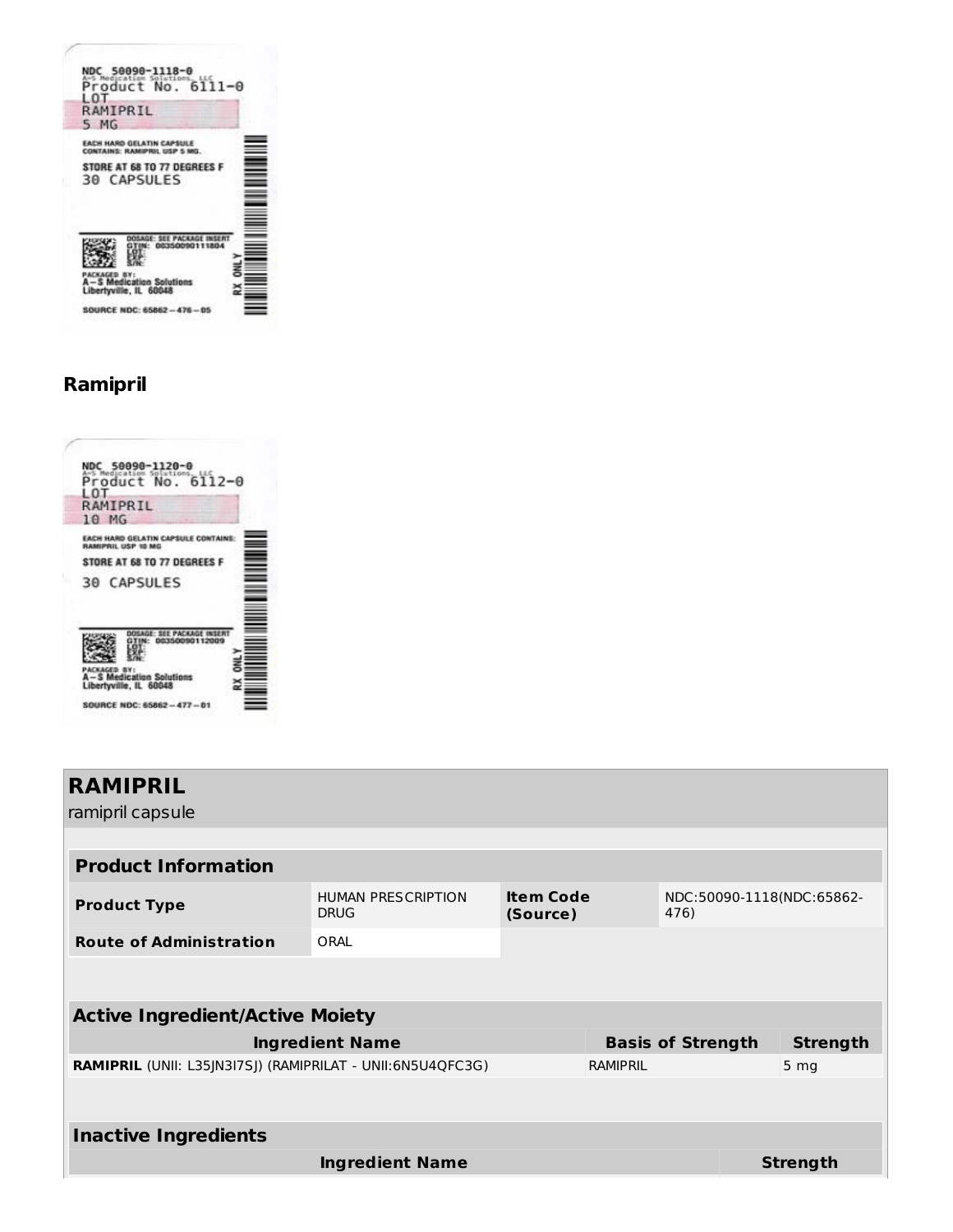| <b>STARCH, CORN (UNII: O8232NY3SJ)</b>          |  |
|-------------------------------------------------|--|
| <b>SILICON DIOXIDE (UNII: ETJ7Z6XBU4)</b>       |  |
| <b>GELATIN, UNSPECIFIED (UNII: 2G86QN327L)</b>  |  |
| <b>SODIUM LAURYL SULFATE (UNII: 368GB5141))</b> |  |
| <b>TITANIUM DIOXIDE</b> (UNII: 15FIX9V2JP)      |  |
| <b>FERROSOFERRIC OXIDE (UNII: XM0M87F357)</b>   |  |
| <b>SHELLAC</b> (UNII: 46N107B71O)               |  |
| <b>FD&amp;C BLUE NO. 1 (UNII: H3R47K3TBD)</b>   |  |
| <b>FD&amp;C RED NO. 40 (UNII: WZ B9127XOA)</b>  |  |

| <b>Product Characteristics</b> |                |                     |          |  |  |  |
|--------------------------------|----------------|---------------------|----------|--|--|--|
| Color                          | <b>RED</b>     | <b>Score</b>        | no score |  |  |  |
| <b>Shape</b>                   | <b>CAPSULE</b> | <b>Size</b>         | 15mm     |  |  |  |
| <b>Flavor</b>                  |                | <b>Imprint Code</b> | D:07     |  |  |  |
| <b>Contains</b>                |                |                     |          |  |  |  |

|   | <b>Packaging</b>       |                                                      |                                |                              |
|---|------------------------|------------------------------------------------------|--------------------------------|------------------------------|
| # | <b>Item Code</b>       | <b>Package Description</b>                           | <b>Marketing Start</b><br>Date | <b>Marketing End</b><br>Date |
|   | NDC:50090-<br>1118-0   | 30 in 1 BOTTLE; Type 0: Not a Combination<br>Product | 11/28/2014                     | 02/28/2021                   |
|   | 2 NDC:50090-<br>1118-1 | 90 in 1 BOTTLE; Type 0: Not a Combination<br>Product | 11/28/2014                     |                              |
|   |                        |                                                      |                                |                              |

# **Marketing Information**

| Marketing   | <b>Application Number or Monograph</b> | <b>Marketing Start</b> | <b>Marketing End</b> |
|-------------|----------------------------------------|------------------------|----------------------|
| Category    | <b>Citation</b>                        | Date                   | Date                 |
| <b>ANDA</b> | ANDA091604                             | 06/08/2011             |                      |

| <b>RAMIPRIL</b>                                                   |                                          |                              |          |                                   |                  |
|-------------------------------------------------------------------|------------------------------------------|------------------------------|----------|-----------------------------------|------------------|
| ramipril capsule                                                  |                                          |                              |          |                                   |                  |
|                                                                   |                                          |                              |          |                                   |                  |
| <b>Product Information</b>                                        |                                          |                              |          |                                   |                  |
| <b>Product Type</b>                                               | <b>HUMAN PRESCRIPTION</b><br><b>DRUG</b> | <b>Item Code</b><br>(Source) |          | NDC:50090-1120(NDC:65862-<br>477) |                  |
| <b>Route of Administration</b>                                    | ORAL                                     |                              |          |                                   |                  |
|                                                                   |                                          |                              |          |                                   |                  |
|                                                                   |                                          |                              |          |                                   |                  |
| <b>Active Ingredient/Active Moiety</b>                            |                                          |                              |          |                                   |                  |
|                                                                   | <b>Ingredient Name</b>                   |                              |          | <b>Basis of Strength</b>          | <b>Strength</b>  |
| <b>RAMIPRIL</b> (UNII: L35JN3I7SJ) (RAMIPRILAT - UNII:6N5U4QFC3G) |                                          |                              | RAMIPRIL |                                   | 10 <sub>mg</sub> |
|                                                                   |                                          |                              |          |                                   |                  |
| <b>Inactive Ingredients</b>                                       |                                          |                              |          |                                   |                  |